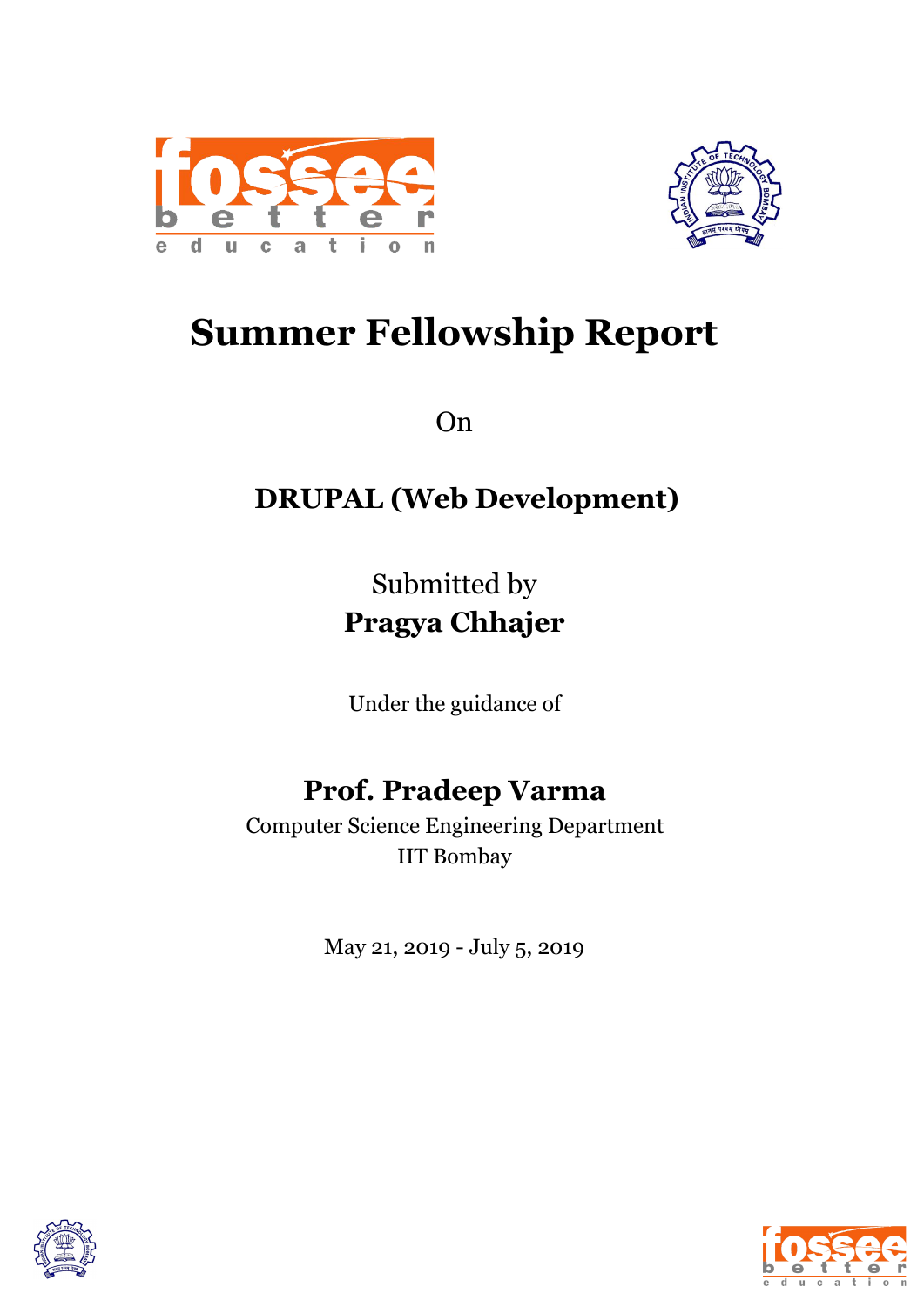# **Acknowledgement**

This report has been prepared for the internship that has been done in the National Virtual Library of India (NVLI), Janpath Office (National Mission on Libraries Janpath Bhawan), Delhi in order to study the practical aspects of the Drupal its implementation in the real field with the purpose of learning and exploring in the mentioned field and for professional development.

The aim of this internship is to be familiar with the implication of Drupal and uses of concerned theoretical knowledge and clarifying the career goals so, I have successfully completed the internship and compiled this report as the summary.

I would like to express my sincere gratitude to my project head Pradeep Varma who has given me this valuable opportunity to work in such a learning environment to get industrial-based experience. I am also grateful to the enthusiastic team of NVLI project especially the Technical team. The Technical team comprising of three great mentors Mr Pratish Jha, Mr Manish Kala, Miss. Sonpriya Rawat their constant supervision and support was truly helpful in completing my tasks and my internship.

Pragya Chhajer Place: Delhi Date: 5th July 2019



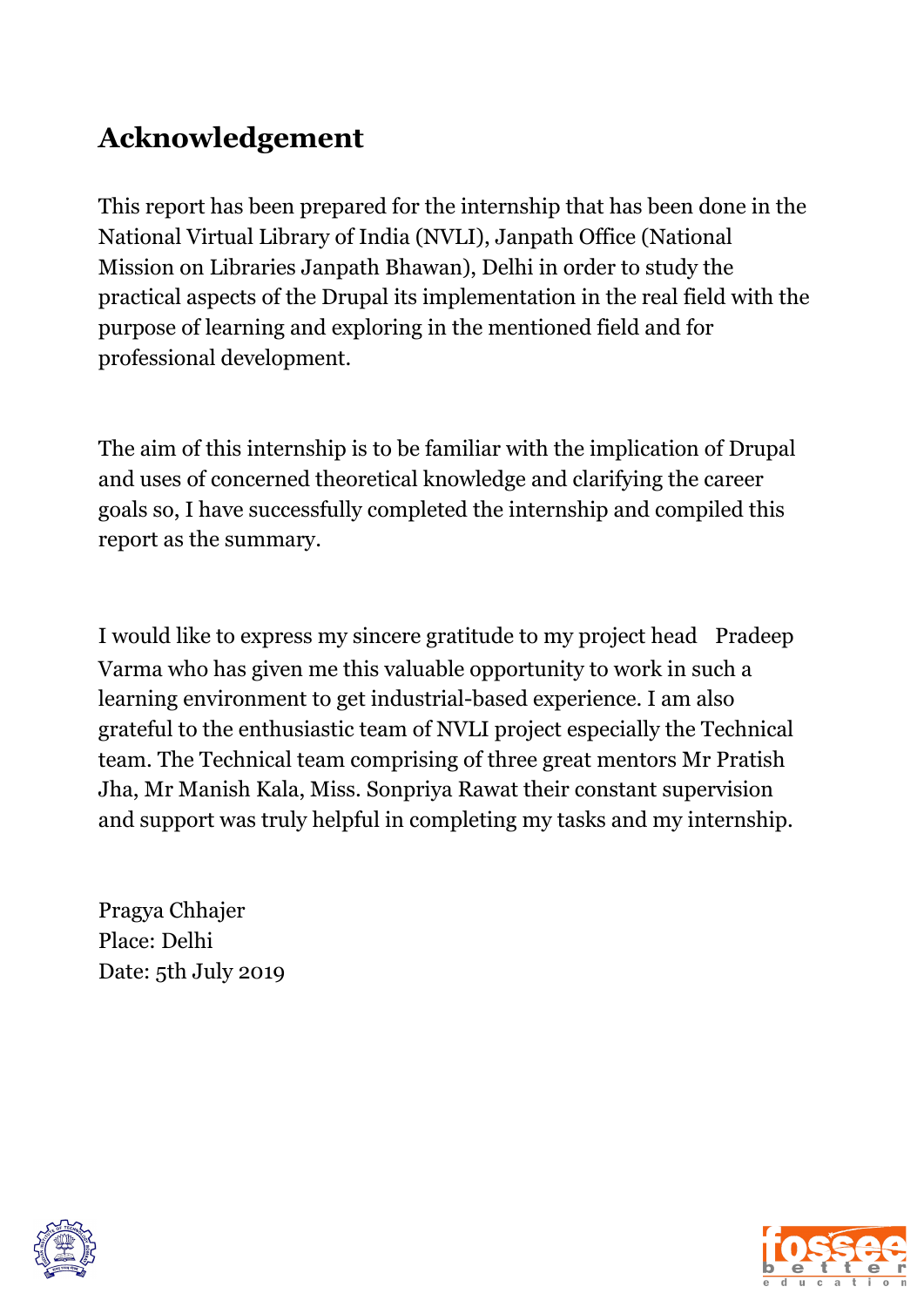# **Content**

#### **1. Introduction**

a. National Virtual Libraries of India

### **2. Drupal**

### **3. Modules**

### **4. Statistics**

- a. Related task
- b. Functionality
- c. Step for implementation(Total views)
- d. Step for implementation(Total comment count)

## **5. Like/Dislike**

- a. Related task
- b. Functionality
- c. Step for implementation

# **6. PDF Preview**

- a. Related task
- b. Dependencies
- c. Functionality
- d. Installation of Imagemagick
- e. Step for implementation

# **7. Access Specification**

- a. Related task
- b. Functionality
- c. Step for implementation(For front page)
- d. Step for implementation(For view)

# **8. Node View Permission**



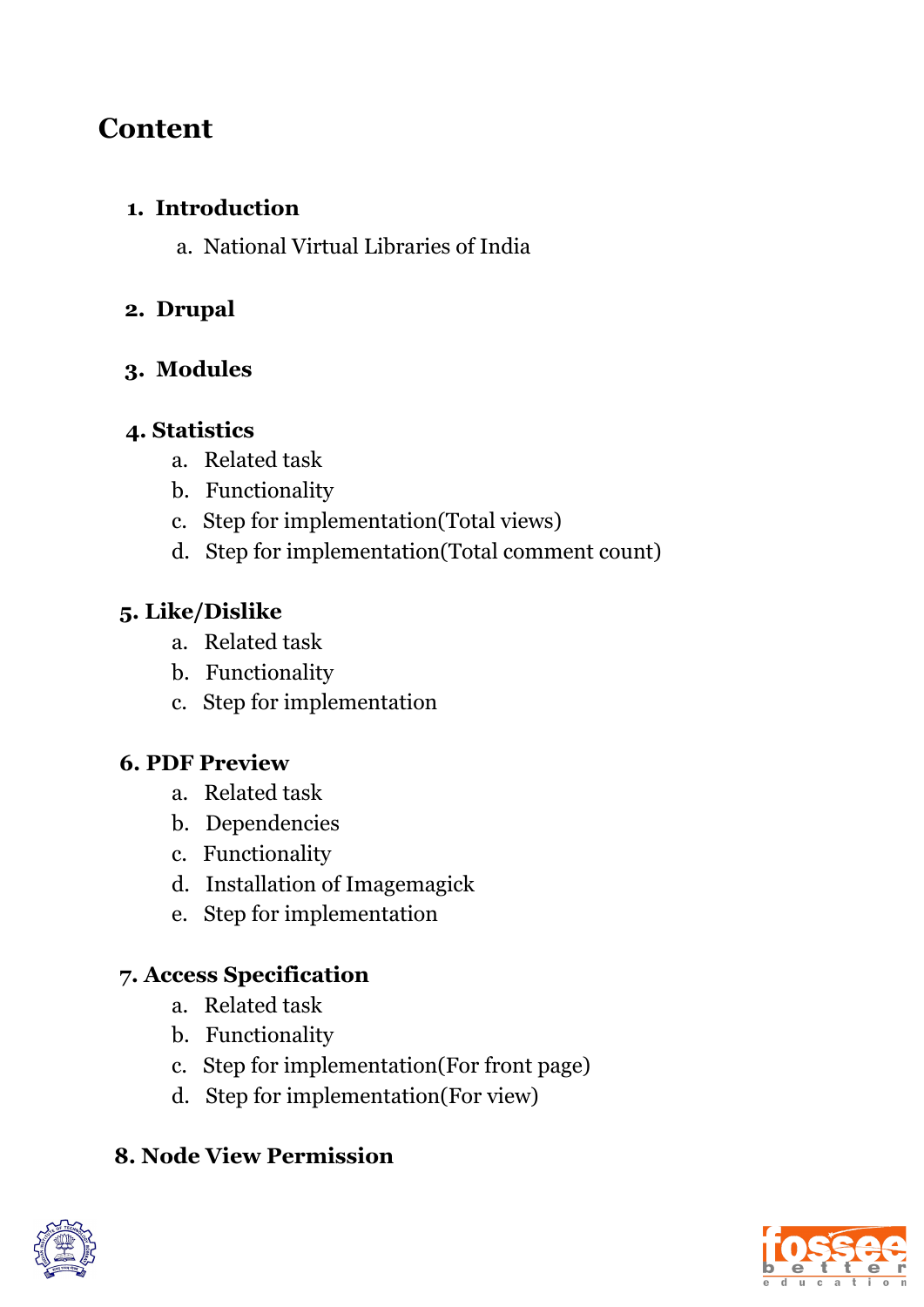- a. Related task
- b. Functionality
- c. Step for implementation

### **9. Field Permission**

- a. Related task
- b. Functionality
- c. Step for implementation

#### **10. Flag**

- a. Related task
- b. Functionality
- c. Step for implementation
- d. How to create list of flaged item

## **11. Printfriendly and pdf**

- a. Related task
- b. Functionality
- c. Step for implementation
- d. For printing in a view

#### **12. User**

- a. Related task
- b. Functionality
- c. Step for implementation

## **13. Indic Script**

- a. Related task
- b. Functionality
- c. Step for implementation

## **14. Interface Translation**

- a. Related task
- b. Functionality
- c. Importing translation file



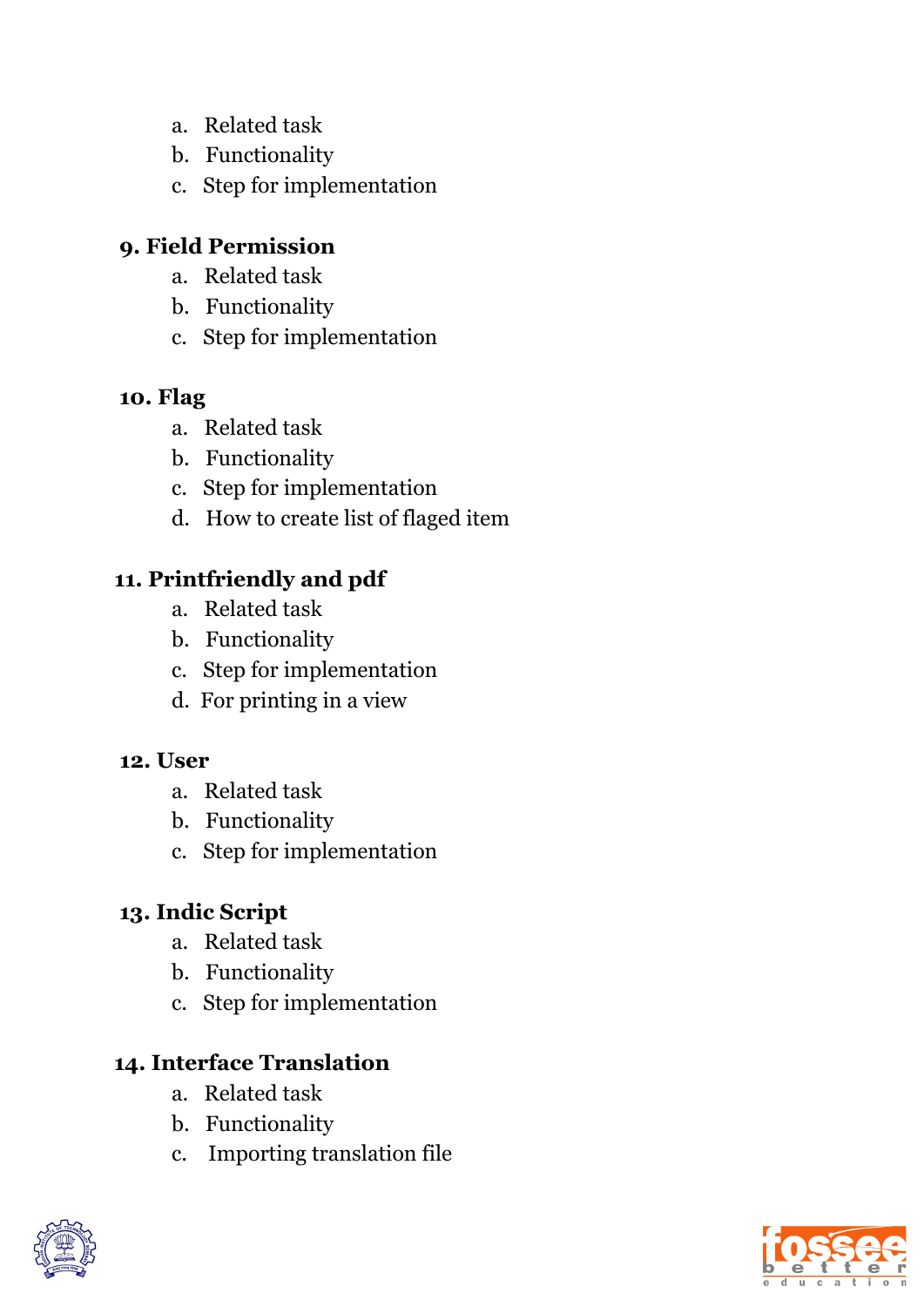d. Step for implementation

### **15. Content Translation**

- a. Related task
- b. Functionality
- c. Step for implementation
- d. Translation of main navigation menu item/view
- e. Translation of block
- f. Translation of Site name
- g. Translation of content

## **13. Language Switch Dropdown**

- a. Related task
- b. Functionality
- c. Step for implementation

### **14. References**



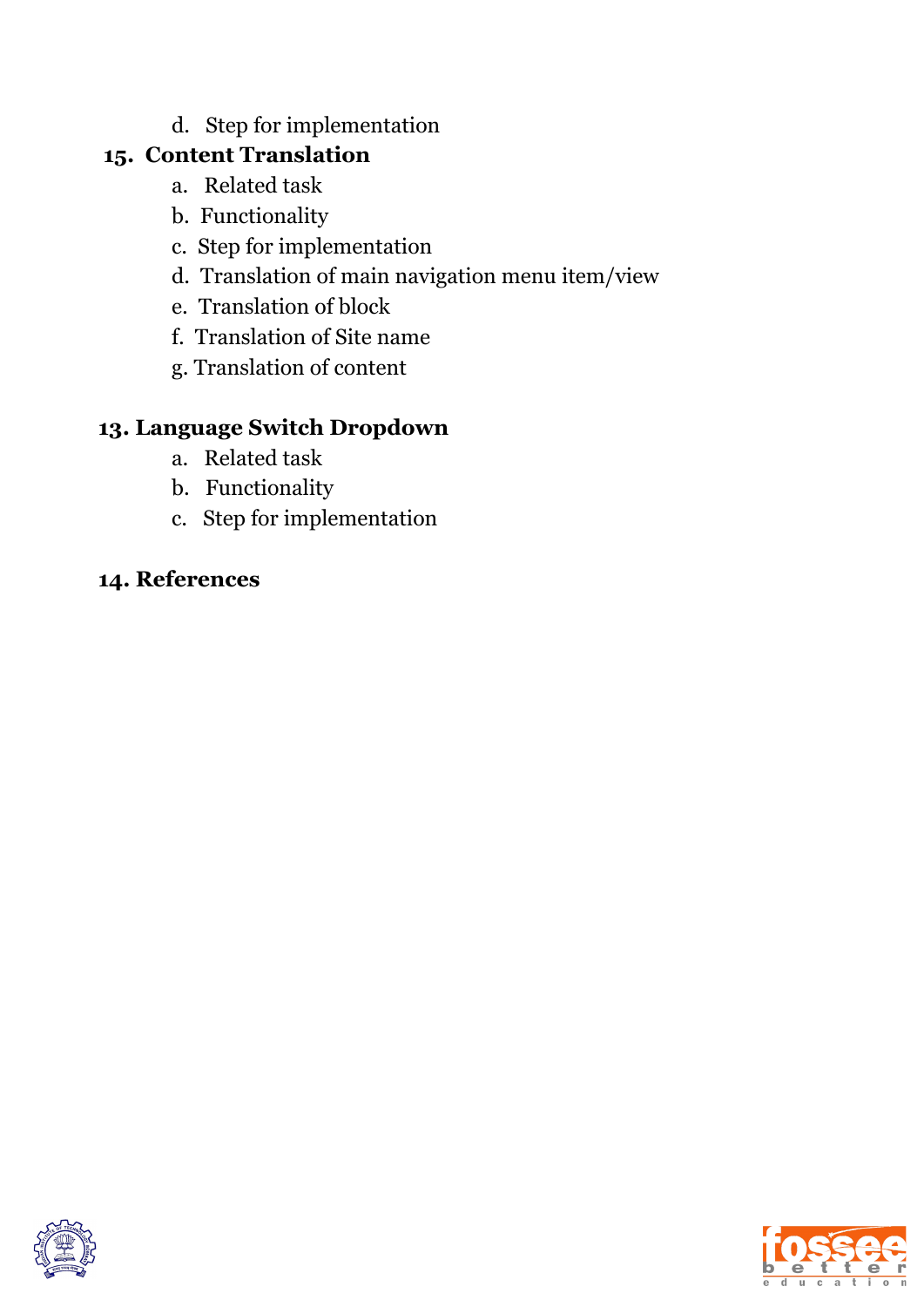# **Introduction**

## **National Virtual Library of India**

Recognizing the ongoing need to position itself for the digital future, NVLI is an initiative by the Ministry of Culture, a platform that hosts data of cultural relevance from various repositories and institutions all over India.

Research, academics and also general users from various sectors are today depending more on digital information. Corresponding to this demand an increasing amount of digitized data and services based on such data are being initiated. Digital Information today serves as an important knowledge asset.

While the proliferation of digital data and information services heralds a new and exciting era, it also presents many issues and challenges. The common user is often clueless about the existence of useful resources. The problem is akin to having a large collection of printed materials in the form of books and journals but only when it is organized and services are provided, it is called a 'library'. An immense amount of information is digitized under several projects carried out by various Agencies and Govt. Departments like MOC, HRD, DIT, Prasar Bharati, AIR, State Govts, etc. Most of them are available on the web but are dispersed. There is no comprehensive database built for all such resources. The true potential can only be exploited for use by the masses when it is usefully organized and presented in user-friendly services including multilingual services.

Digital era has also brought in 'digital divide' and has marked the society into digital haves and have-nots. It is no longer a matter of choice but rather a compulsion to find ways and means of bridging the gap between the two sections. The virtual library will go a long way in filling up the gap.

The target users of NVL will be: students, researchers, doctors, professionals, and novice users, including educationally, socially,



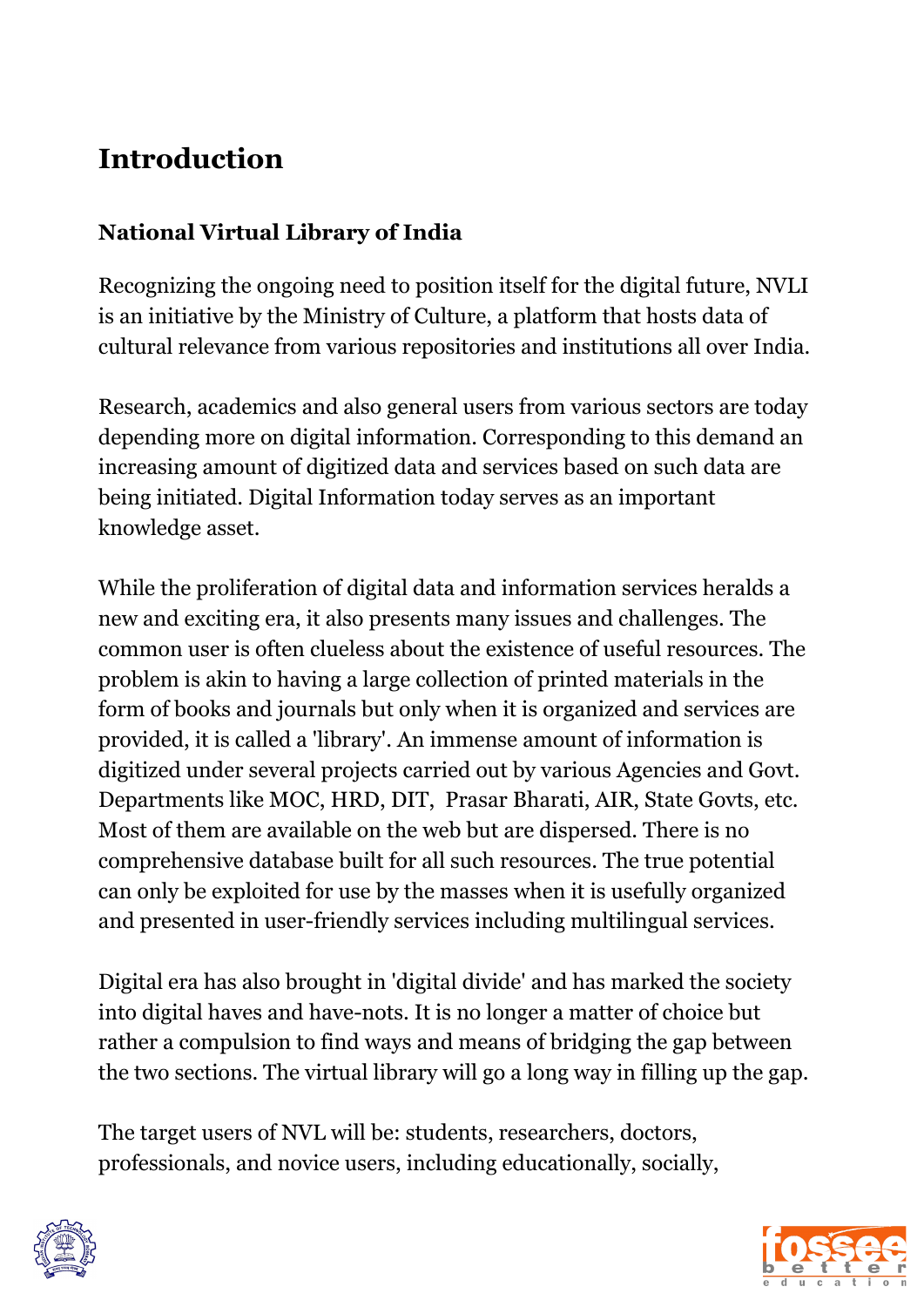economically, physically disadvantaged groups. They can be built incorporating many modules to cater to information needs

The objective of National Virtual Library of India (NVLI) is to facilitate the creation of a comprehensive database on digital resources of India on information about India in an open-access environment.

## **Salient features of NVLI are** : -

Allowing easy access to digital information present in the form of books, texts, videos, audios, and similar artefacts in multiple languages.

● Collecting, combining, and standardizing all available digital assets in an easily searchable form.

Educating people to use the NVLI portal and enabling them to contribute by submitting digital artefacts.

Ensuring the preservation of digital content for the future generation.



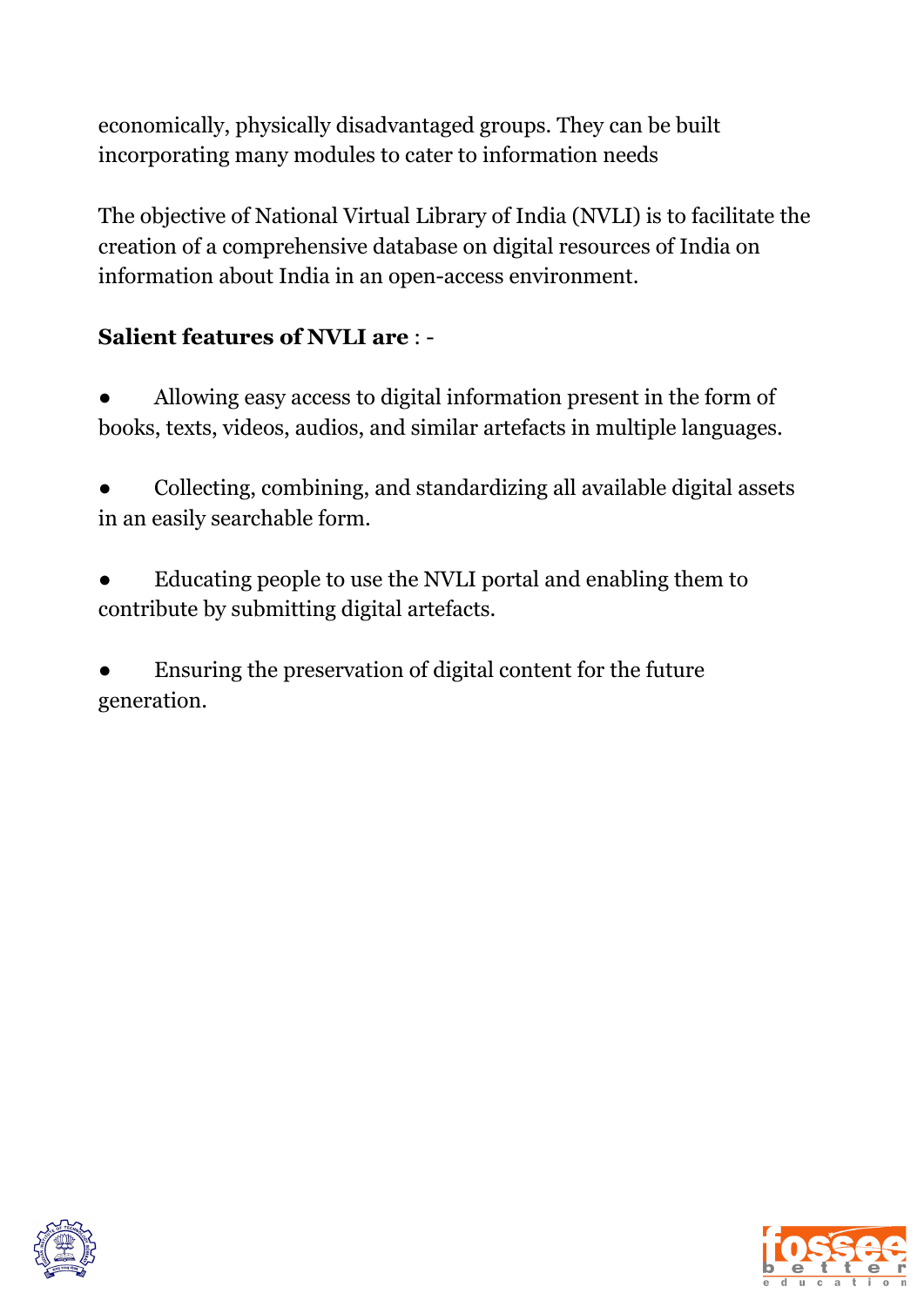# **DRUPAL**

Drupal is a free and open-source content management framework written in PHP and distributed under the General Public License(GNU). Drupal provides a back-end framework for at least 2.3% of all websites worldwide ranging from personal blogs to corporate, political, and government sites.

The standard release of Drupal, known as Drupal core, contains basic features common to content-management systems. These include user account registration and maintenance, menu management, RSS feeds, taxonomy, page layout customization, and system administration. The Drupal core installation can serve as a simple website, an Internet forum, or a community website providing for user-generated content.

Although Drupal offers a sophisticated API for developers, basic Web-site installation and administration of the framework require no programming skills because of which the user with minimal knowledge of coding can build a website with Drupal. Drupal runs on any computing platform that supports both a web server capable of running PHP and a database to store content and configuration.

Drupal is a content management software. It's used to make many of the websites and applications you use every day. But what sets it apart is its flexibility; modularity is one of its core principles. Its tools help you build the versatile, structured content that dynamic web experiences need. For any special functionality, one needs in his website can be attained by modules provided by Drupal.

Drupal makes it easy for the user to build a website. Drupal is one of the CMS because:

**(1)** Drupal comes with the option of choosing from the variety of modules and third-party integrates that can be used for developing a website adhering to your preference.



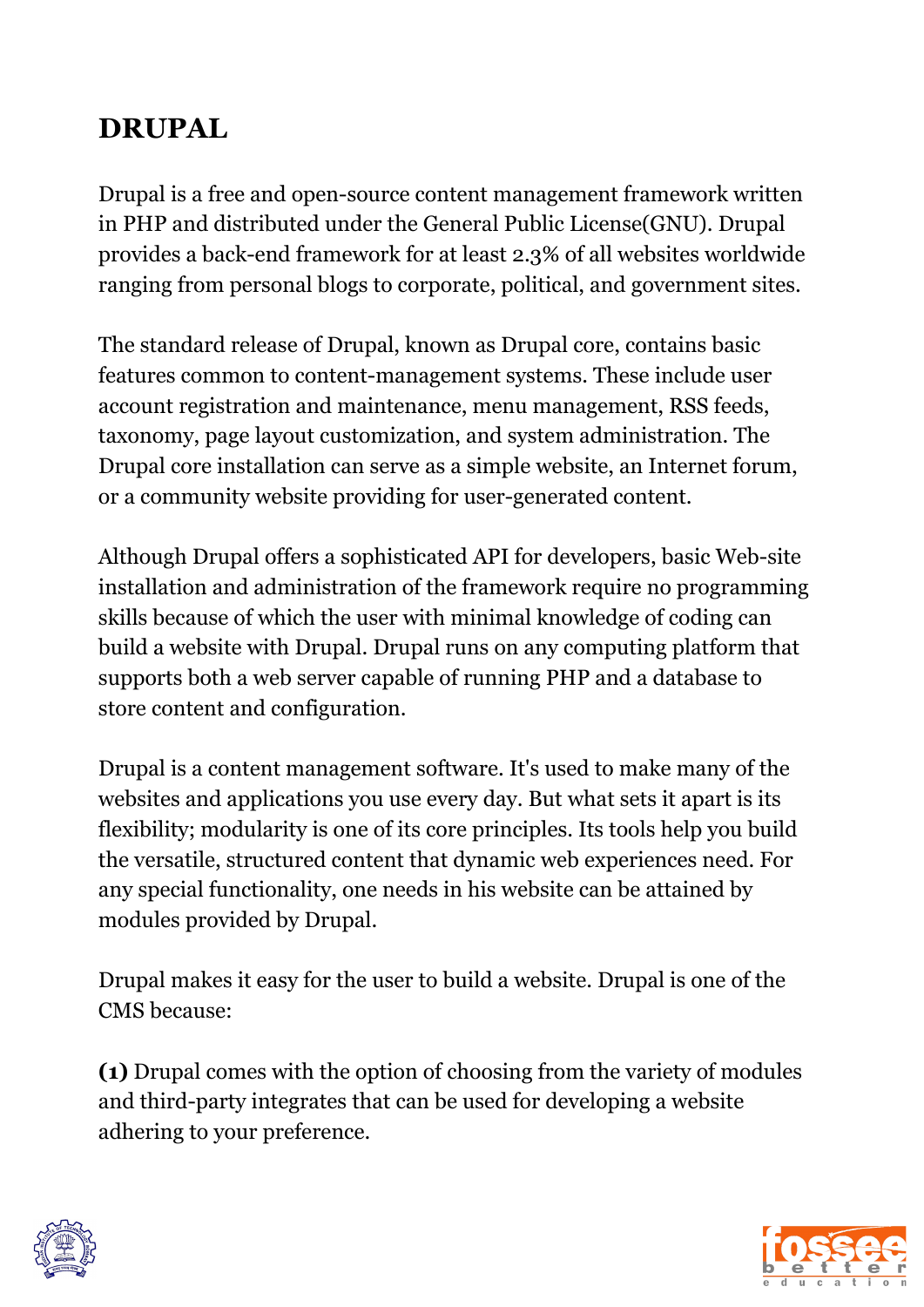**(2)** Drupal comes with clean markup code out of the box that makes it easy for developers to manage content publishing.

**(3)** The competency of Drupal lies in its versatility. Since it is an open source, any web developer can work on it and provide the user with numerous choices.

Some examples of websites developed with Drupal are-  $(1)$ Gap (2)Worldpay Help Centre (3)Imperial War Museums



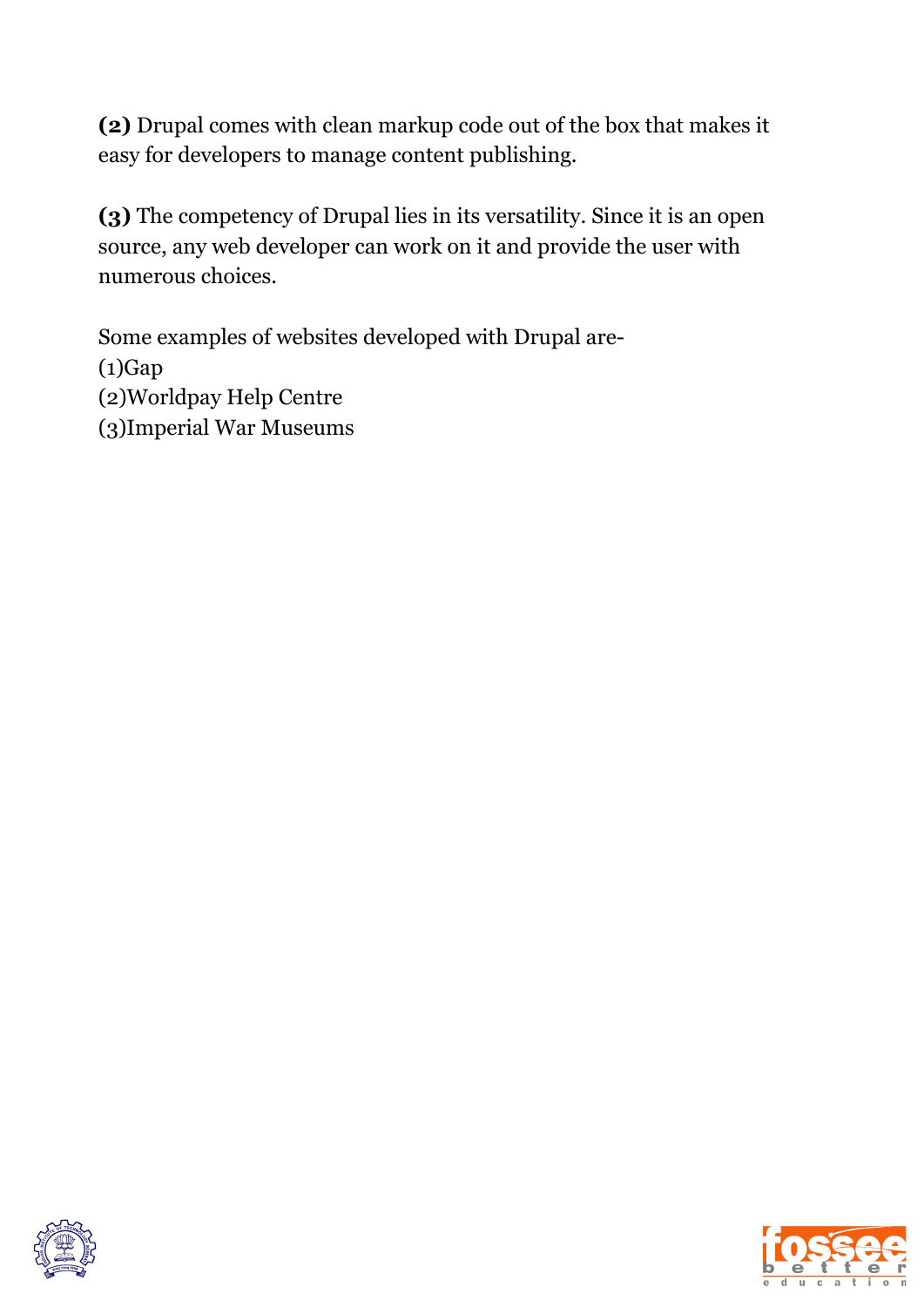# **MODULE**

A module is a set of PHP, JavaScript, and/or CSS files that extends site features and adds functionality. All the additional functions user need in his site are provided by Drupal in the form of modules. Modules are the elements which provide Drupal with its flexibility and make it one of the best CMS out there.

The user can turn the features and functionality on by installing the module and can turn it off by uninstalling the module but before uninstalling, the user may need to remove data and configuration related to the feature or functionality. Each module that is installed adds to the time needed to generate pages on your site, so it is a good idea to uninstall modules that are not needed.

The basic functionality needed to develop a website is provided by Drupal in its core itself. The user just needs to enable it from the extension. The core modules make it easy to add content, publish them and create pages. The module gives the user full control over how they want their website's functionality.

We worked on the modules to meet the requirements for the NVLI website. We got to learn about the module its functionality and how to implement it on the site. Also about there dependencies so that they can be enabled on the site.



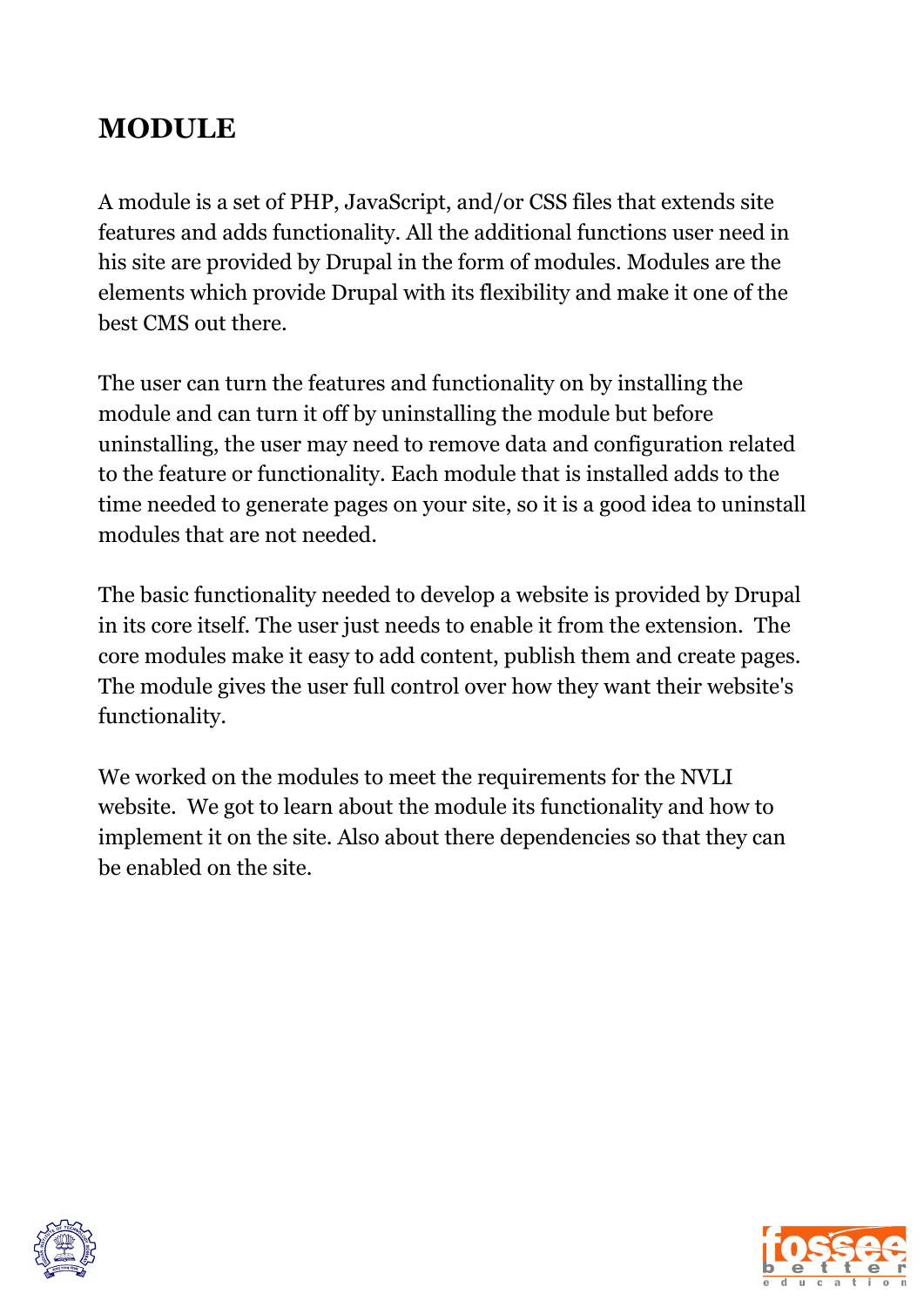# **STATISTICS**

#### **Related Task:**

**(1)** To get the total view count of any content type. **(2)** To get the total comment count.

### **Functionality:**

The Statistics module shows you how often a given page is viewed, who viewed it, the previous page the user visited (referrer URL), and when it was viewed. These statistics are useful in determining how users are visiting and navigating your site. It provides a customisable "Popular content" block that can be added to your theme.

### **Step for implementation (Total views):**

**1.** The module is already installed in drupal by default.

**2.** Go to extend and enable the module Statistics.

**3.** Go to Configuration->Statistics then tick the checkbox for "Count Content Views".

**4.** Then to implement it go to view setting in which we need it.

**5.** In fields add new field Total views and create a label for a better look of views.

**6.** Go to permission in people and give access to anonymous so that they can see total views.



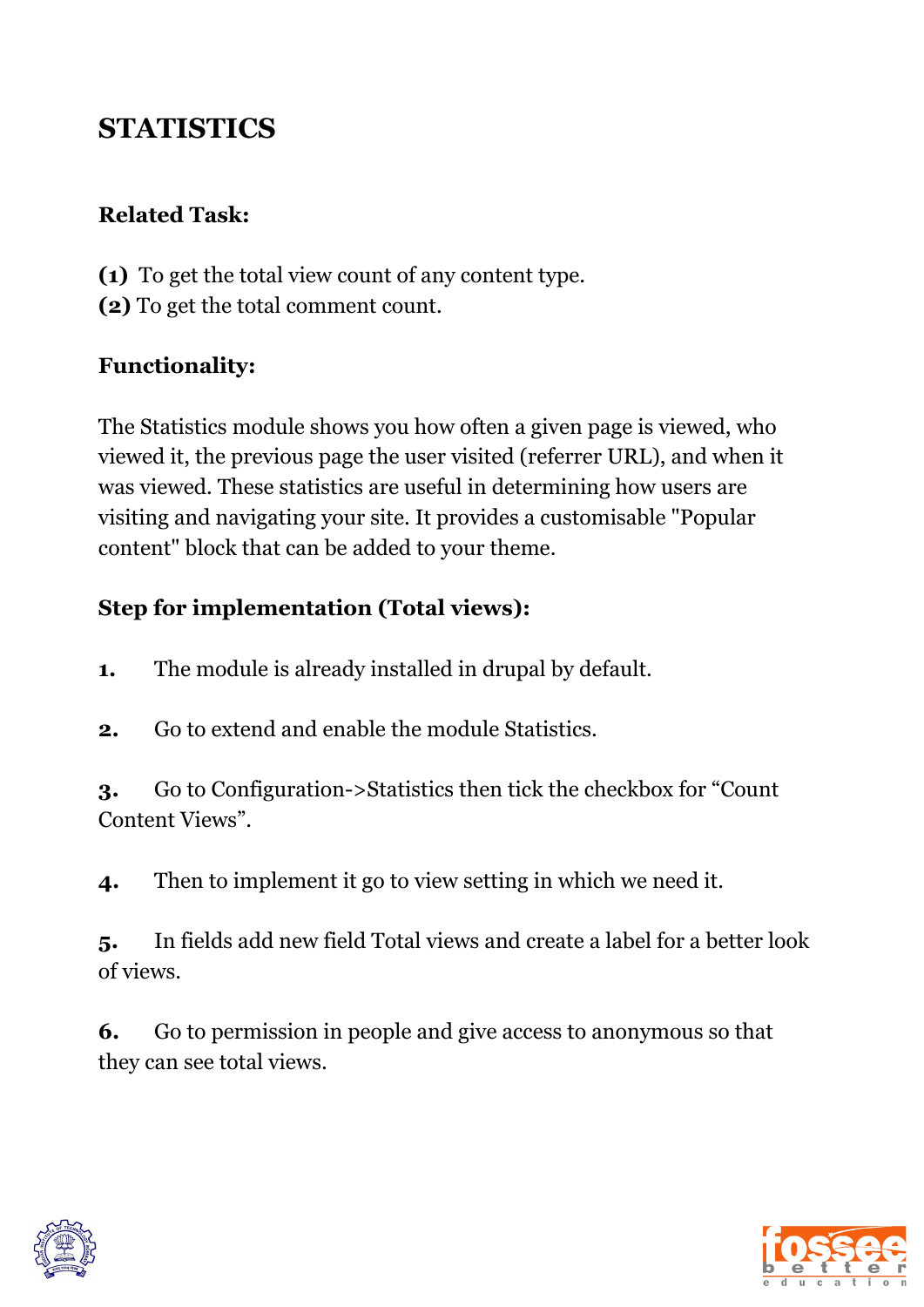## **Step for implementation (Total Comment count):**

**1.** The module is already installed in drupal by default.

**2.** Go to extend and enable the module Statistics.

**3.** Go to Configuration->Statistics then tick the checkbox for "Count Content Views".

**4.** Then to implement it go to view setting in which we need it.

**5.** To add comment count add field Comment count and label it.

**6.** Go to permission in people and give access to anonymous so that they can see the comment.



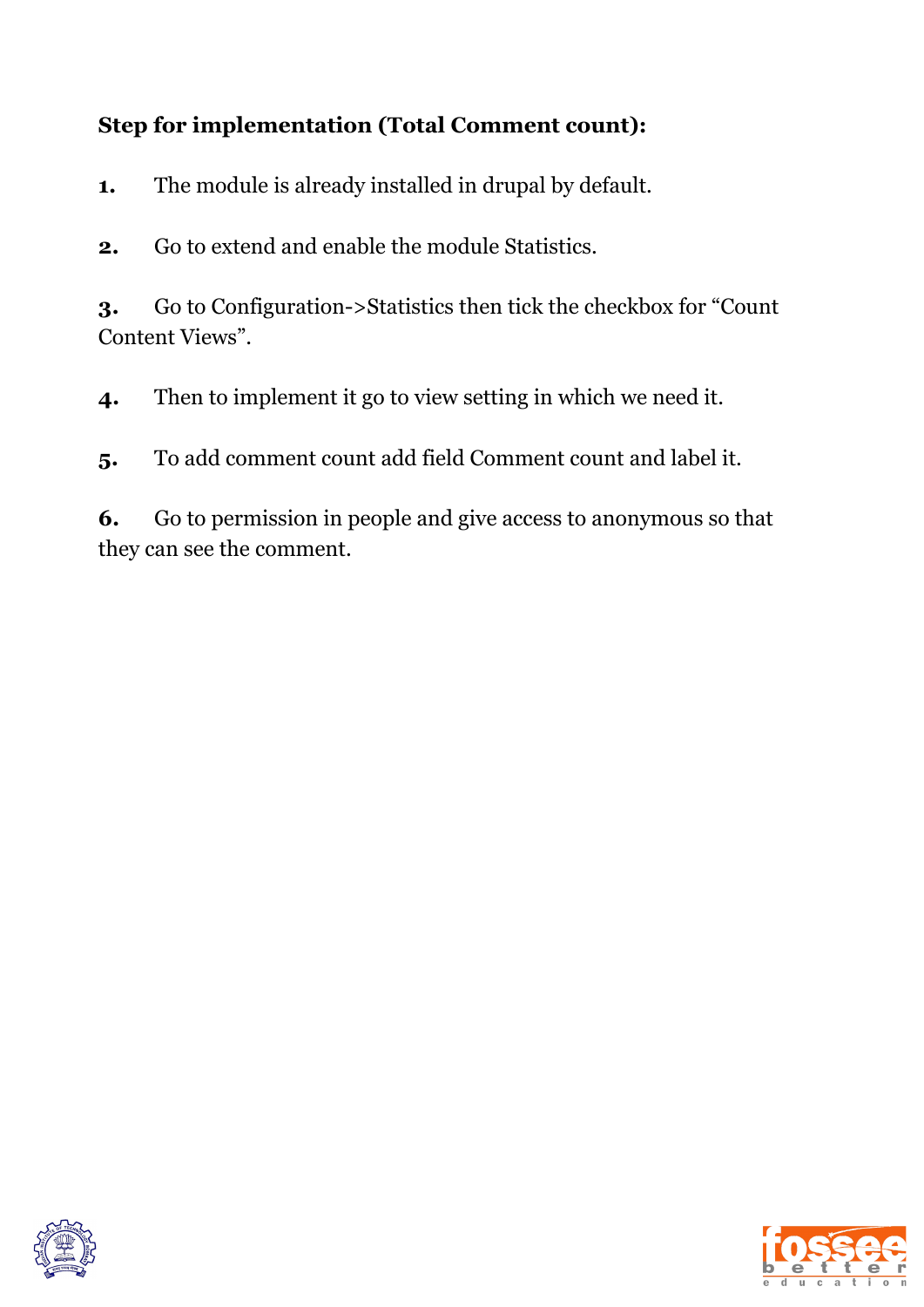# **LIKE/DISLIKE**

## **Related Task:**

To get like and dislike button on the content.

## **Functionality:**

Like/Dislike module can be used to Like and Dislike actions on any content. It is powered by Drupal field concept. It also gives the count of likes and dislikes if any.

## **Step for implementation:**

- **1.** Once the module is installed from drupal.org.
- **2.** Enable the module on your Drupal site.
- **3.** Go to the manage field of the content type add like and dislike field.

**4.** If you want to show it in any view then add a field like and dislike in the settings of the view.

**5.** For the like count in the views add a field like and dislike.



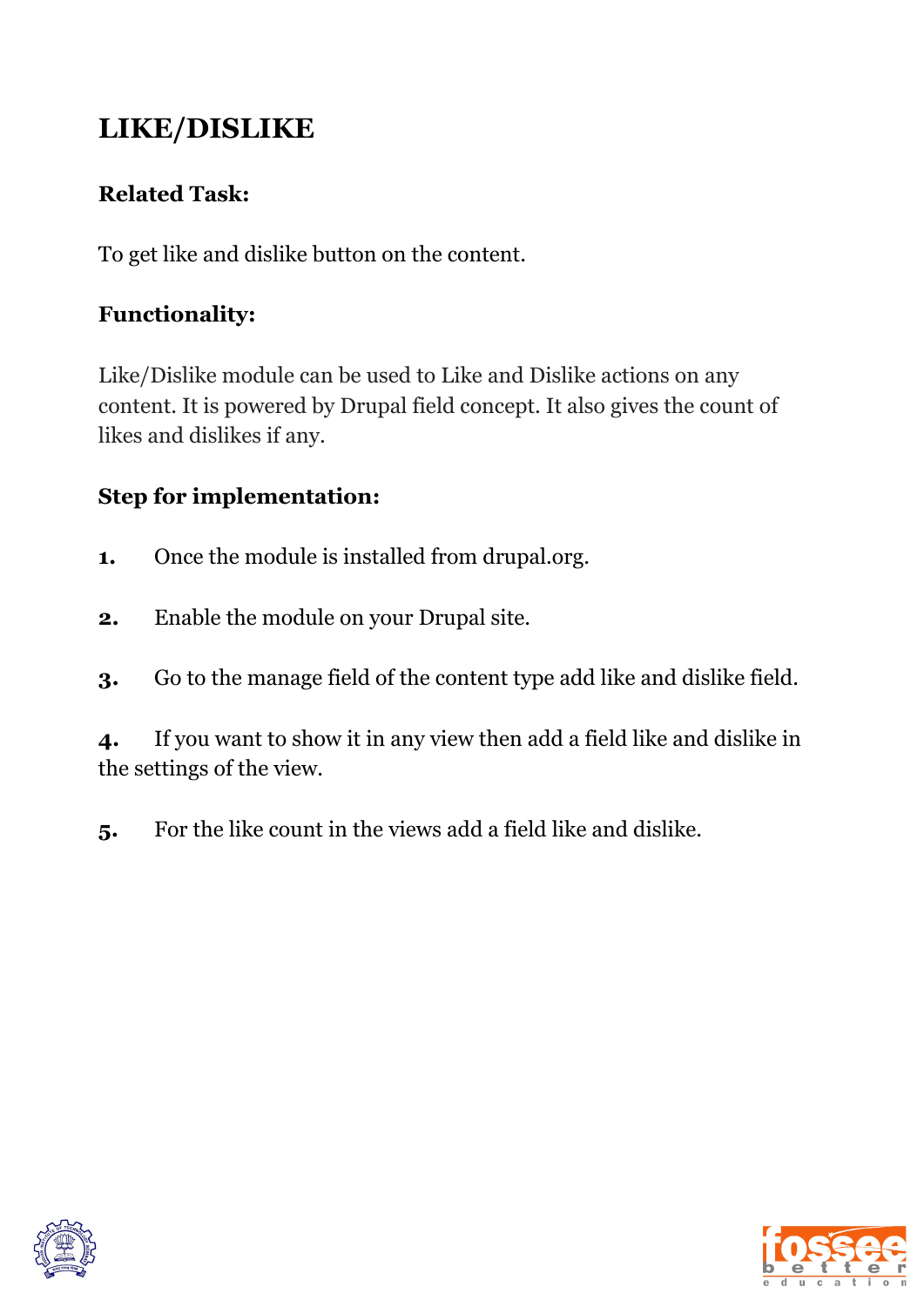# **PDF PREVIEW**

### **Related Task:**

To create a thumbnail of the first page of any pdf.

#### **Dependencies:**

Image module(Already there in drupal), ImageMagick.

#### **Functionality:**

This module lets you show a preview of PDF files uploaded through FileField.

This module uses ImageMagick to extract the first page of a PDF file to a PNG or JPG image which is used as a preview image linked to the file.

Instead of convert pdf files onto a set of images like PDF to ImageField does, and lost any connection to the PDF file, PDFPreview extracts only the first page and uses it as a link to PDF file.

The images are stored on a configurable folder inside your files folder, so it's fully compatible with multisite installations. If the image is missing at display moment it will be created.

### **Installation of ImageMagick PHP extension on windows:**

**1.** Download it from [here](https://imagemagick.org/script/download.php)

**2.** \*\*During installation check the checkbox installation of**.convert file**



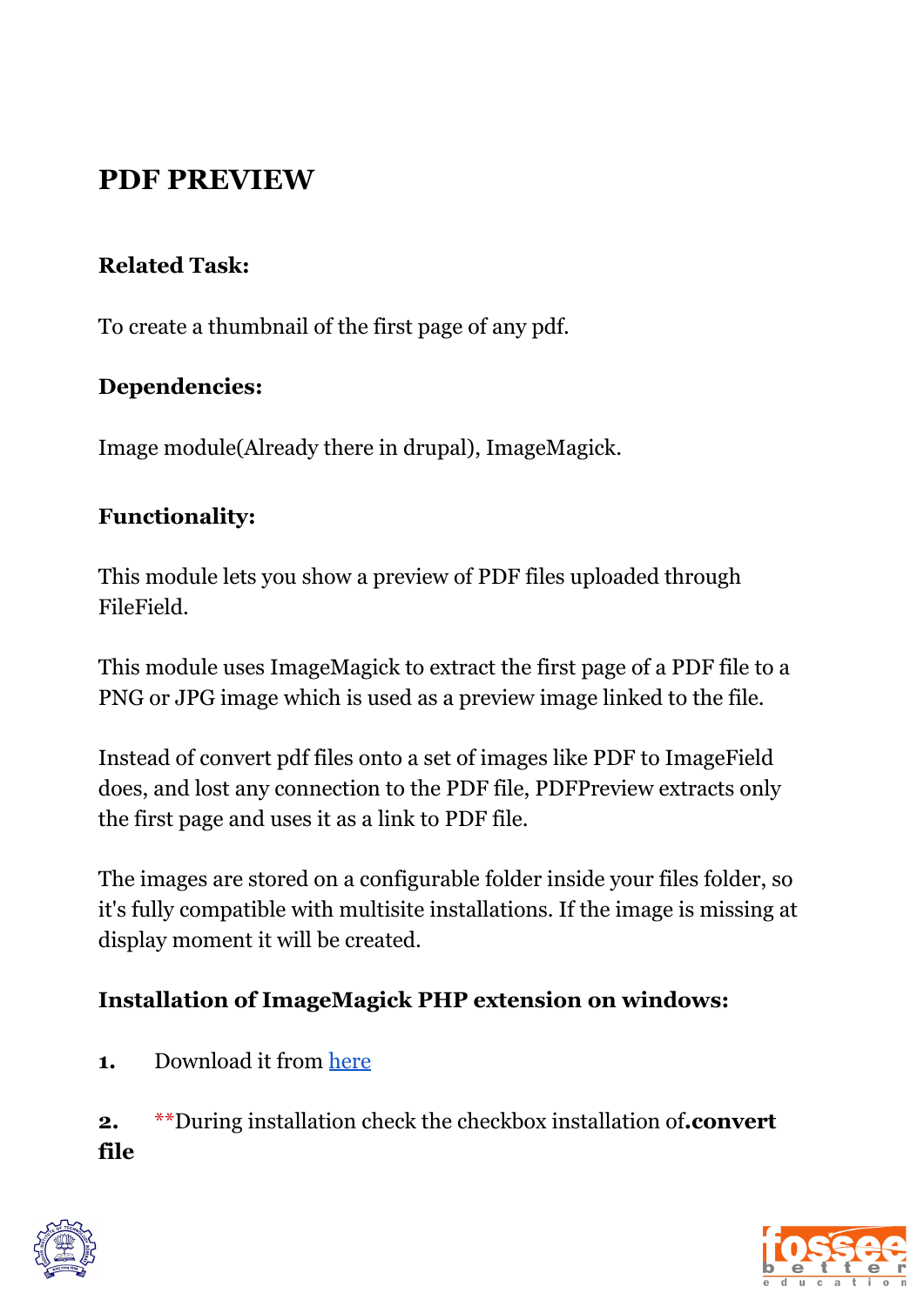**3.** To check if it is installed type magick -version on command prompt.

- **4.** Download PHP extension from [here](http://pecl.php.net/package/imagick)*.*
- **5.** Download latest version
- **6.** Then copy the **php-imagick.dll** file to **Xampp->php->ext**.

**7.** Then go to **xampp->php->php.ini** do extension for imagick.dll file.

**8.** Download the binary file for ImageMagick according to the architecture from [here](https://windows.php.net/downloads/pecl/deps/)

**9.** Extract the file and then go to bin copy all **.dll file**

**10**. Paste them in **xampp->apache->bin**Restart server

- **11**. Now check phpinfo
- **12**. Add the path **C:\xampp\apache\bin** in an environment variable of system setting.

### **Step for implementation:**

**1.** Go to extend and enable the module.

**2.** Go to configuration setting->and change that setting to ImageMagick (\*\*PS: if you won't follow the marked step it won't enable and won't work)

**3.** Now in the content type's manage display and change generic file to pdf preview so that thumbnail of new.



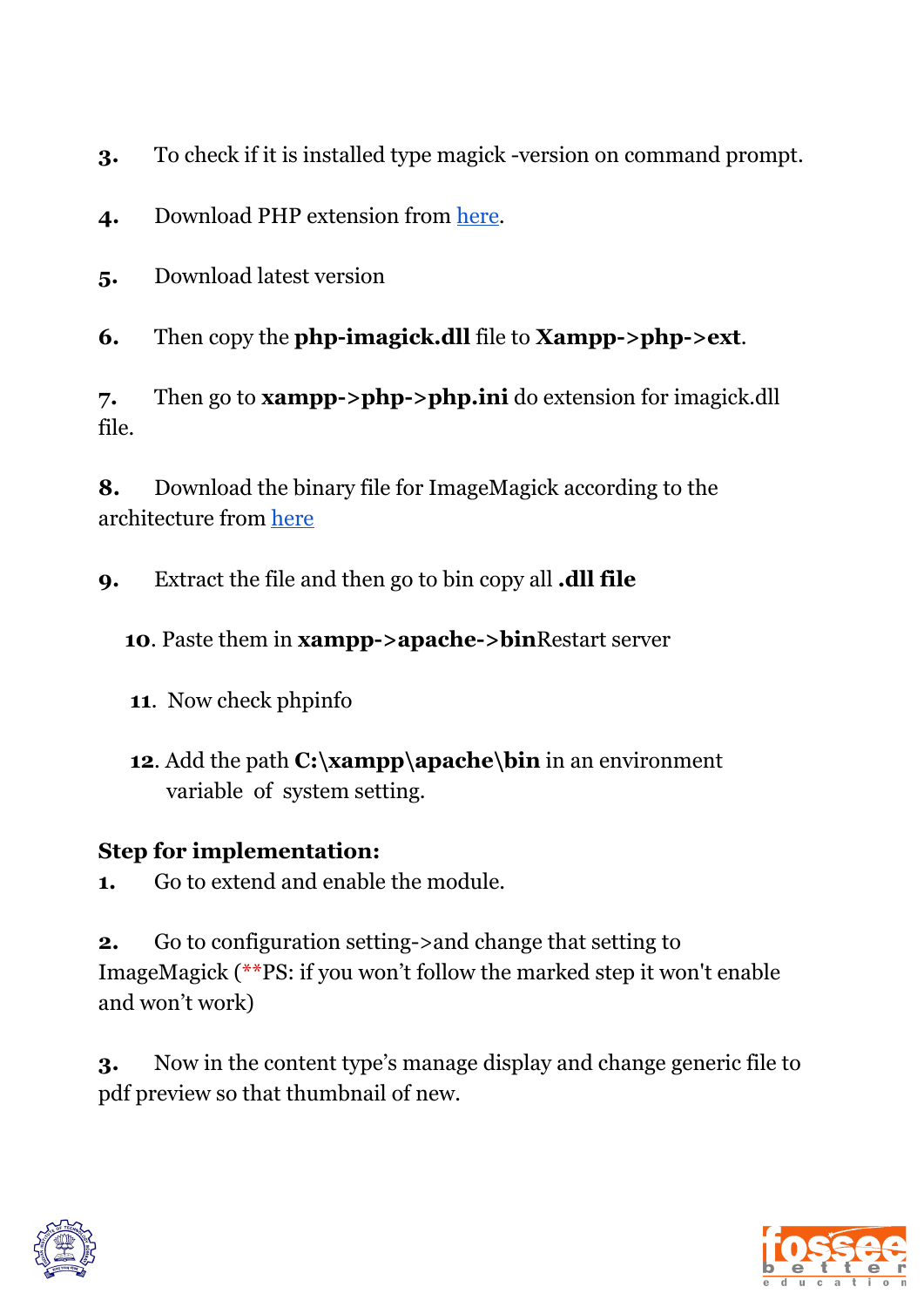**4.** Then go to views and set Pdf preview in the drop-down window then it would be enabled.

**5.** All the pdf where pdf preview is enabled will have a thumbnail of their first page created.



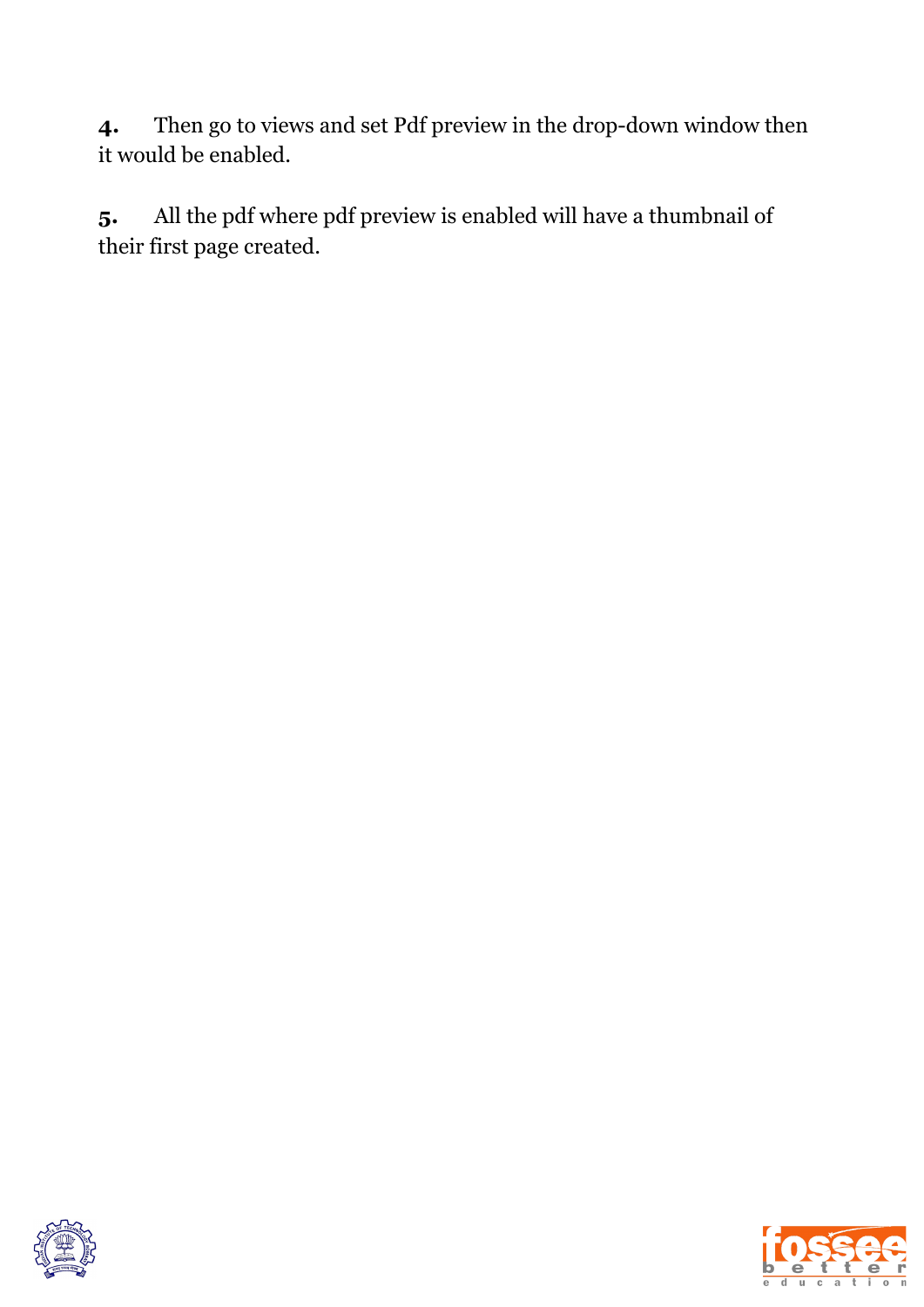# **ACCESS SPECIFICATION**

### **Related Task:**

A user cannot access the website without login Credential

#### **Step for implementation(For front page):**

**1.** For site, access specification go to configuration basic site setting.

**2.** Change the URL to front page **/user/login** and access denied page to **/user/login**.

### **Step for implementation(For views):**

**1.** For view access specification while creating a view go to access change it from permission to role and set it to administrator and authenticated user.

**2.** If the view is already created then also the above step can be followed so that views access is denied.

**3.** Go to the view->edit->page setting->access->permission->authenticated user and administrator.

**4**. When you click on the permission change it to the role.

**5.** Then choose Authenticated user and administrator.



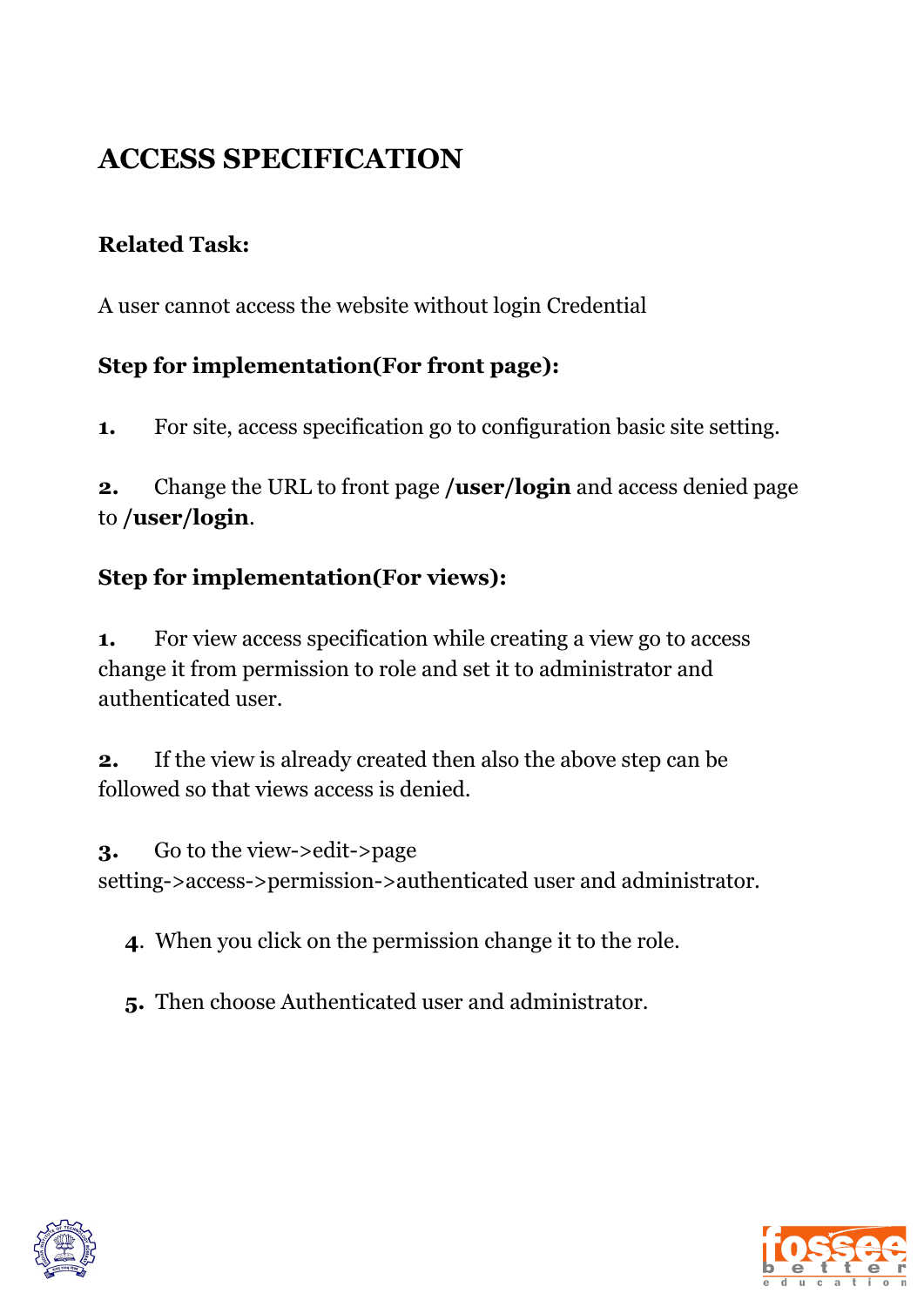# **NODE VIEW PERMISSION**

### **Related Task:**

Access specification for content.

## **Functionality:**

Node view permissions module enables permissions "View own content" and "View any content" for each content type on the permissions page. It's as simple as that. The administrator can decide which content will be accessible to which role.

## **Step for implementation:**

**1.** For node, access specification download the Node View Permission module.

**2.** Go to **/admin/reports/status/rebuild**

- **3.** In there, rebuild the permission.
- **4.** Then go to people then permission.
- **5.** Then give permission to authenticated user and administrator.

**6.** Then the anonymous user won't be able to access the content without logging in.



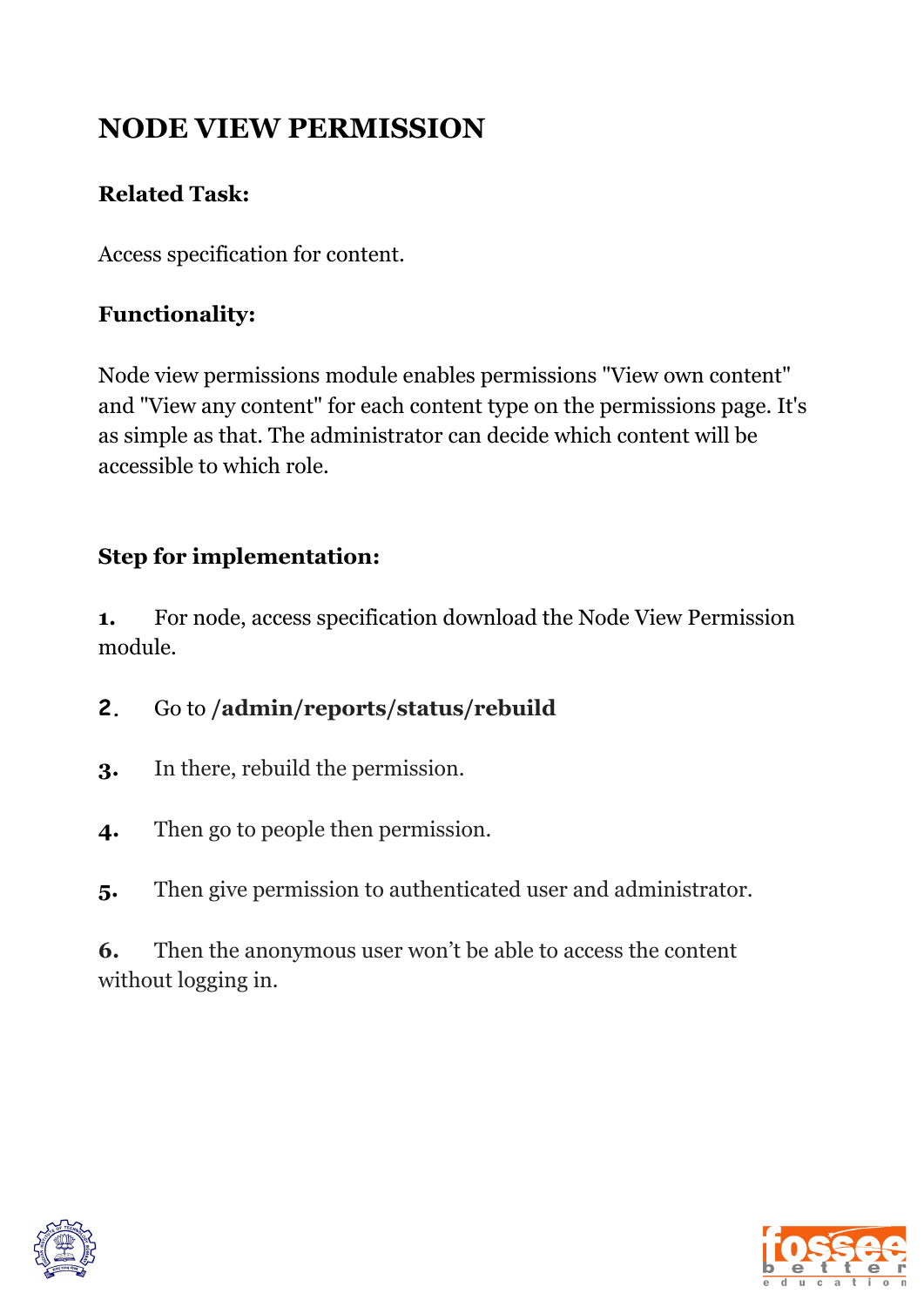# **FIELD PERMISSIONS**

### **Related Task:**

To hide a particular field of any content type.

#### **Functionality:**

The Field Permissions module allows site administrators to set field-level permissions to edit, view and create fields on any entity.

### **Step for implementation:**

**1.** For node field access specification download the Field Permissions module.

**2.** Then add a field to a content type.

**3.** While adding field under field visibility and permission check the custom permission and give permission accordingly.

**4.** If the field is already created go to edit of a particular field.

- **5.** There follow **step 3**.
- **6.** Now the particular field is only visible to the user you want.



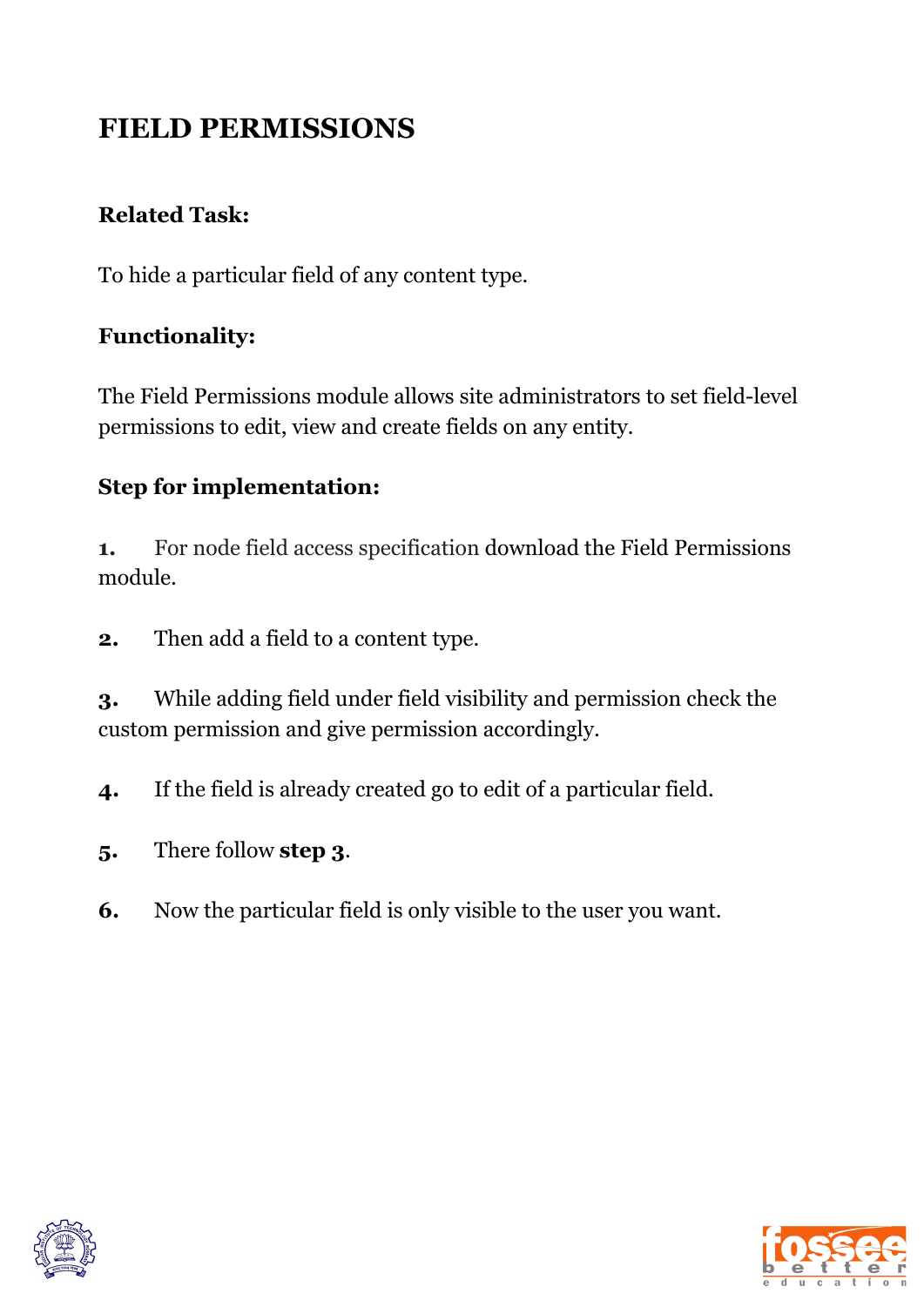# **FLAG**

### **Related Task:**

The user should be able to create a list of favourite content.

## **Functionality:**

Flag is a flexible flagging system that is completely customizable by the administrator. Using this module, the site administrator can provide any number of flags for nodes, comments, users, and any other type of entity. Some possibilities include bookmarks, marking important, friends, or flag as offensive. With extensive views integration, you can create custom lists of popular content or keep tabs on important content.

Flags may be per-user, meaning that each user can mark an item individually, or global, meaning that the item is either marked or it is not marked, and any user who changes that changes it for everyone.

In this way, additional flags (similar to published and sticky) can be put on nodes, or other items, and dealt with by the system however the administration likes.

# **Step for implementation:**

**1.** To add flags to the site download the Flag module.

**2.** Go to structure than to flag and then add a flag. [**admin/structure/flags/add**]

**3.** Set flag type to content.

**4.** Continue editing and fill the link text so that whatever you want would appear at the link



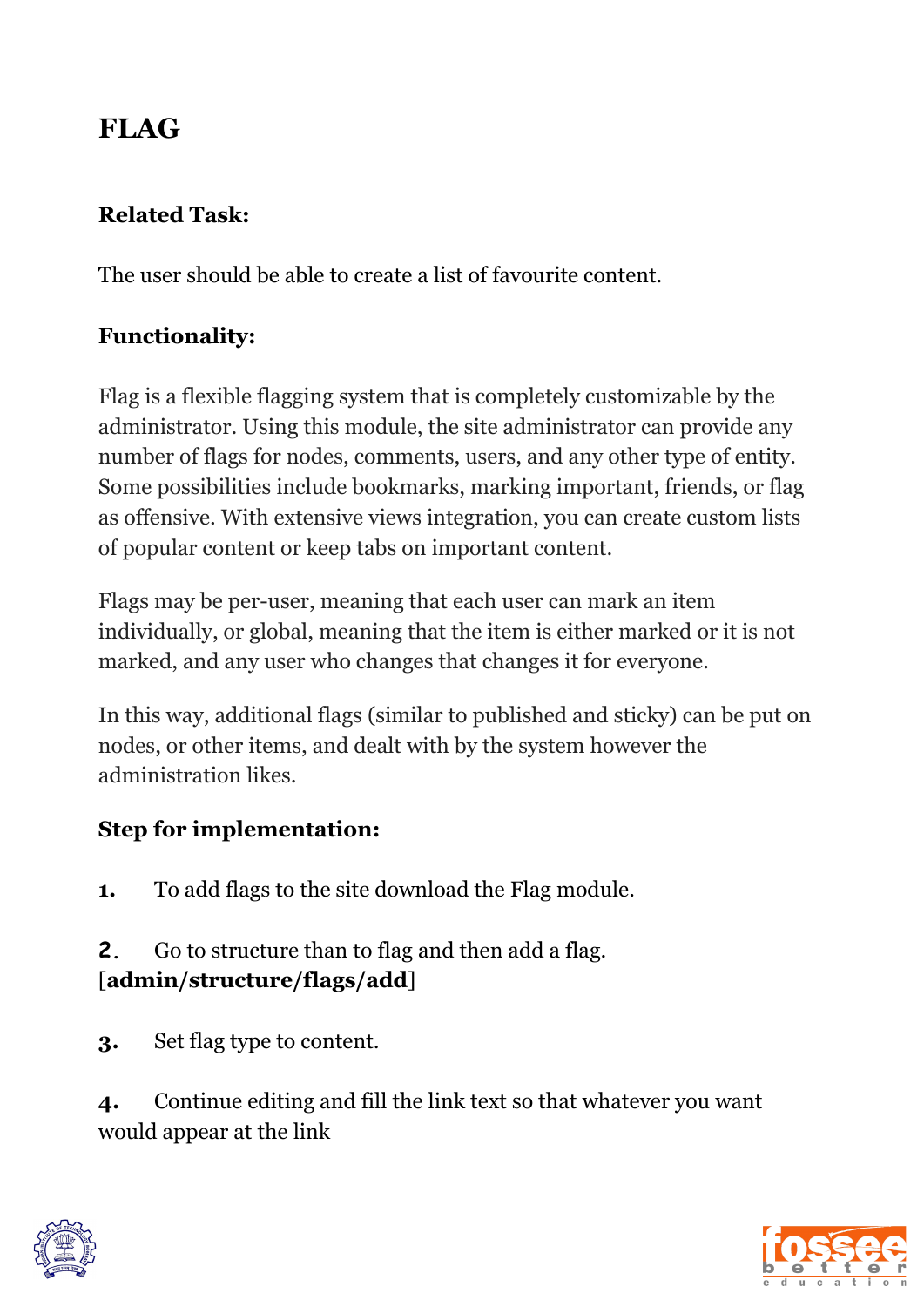- **5.** Remember to set the scope to personal.
- **6.** Choose which content type should be flaggable.

**7.** Now when you go to any content of that content type you will have a link at the top for flagging it.

#### **How to create a list of favourite items:**

- **1.** Go to structure and then in views
- **2.** Create a view of all content.
- **3.** Create a block and use the pager while creating the block.
- **4.** Save and edit the view.
- **5.** Go to advance setting.
- **6.** Add relationship content flag.
- **7.** Make sure you tick the checkbox of the current user.
- **8.** Include only flagged content.
- **9.** Go to structure and then block layout
	- **10**. Then save the block and place it at the place you want it to be.



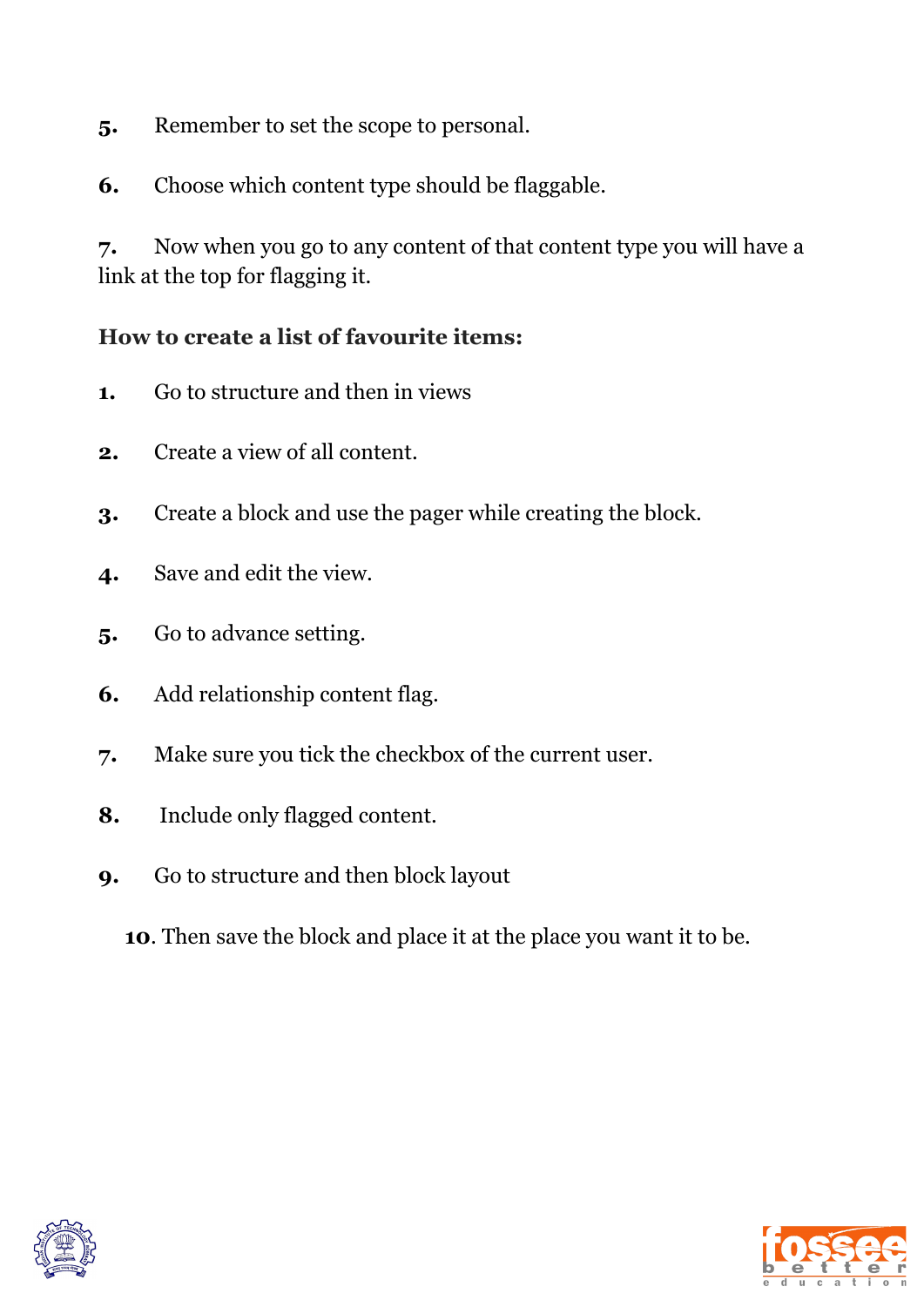# **PRINTFRIENDLY AND PDF**

### **Related Task:**

The user should be able to print any content and choose which field should be printed.

## **Functionality:**

The Print and PDF button for your Drupal site. Printer Friendly pages without coding, css, or print.css. Fast, easy, and professional.

The Print Friendly & PDF button saves paper and ink when printing or creating a PDF. It's fast, easy, and looks great when printed. Add the button now, and your users will see the difference.

We can use it to customize what we want to print, download the content in pdf form and send the content in the form of email and change the font of the content in the print.

## **Step for implementation:**

**1.** For getting the print button the printfriendly and pdf module you should download the module and enable it.

**2.** After enabling go to extend and in the list find the module

- **3.** Click on the small triangle near description.
- **4.** Then go to help.

**5.** On that page click on the link read as Configure print-friendly permissions.



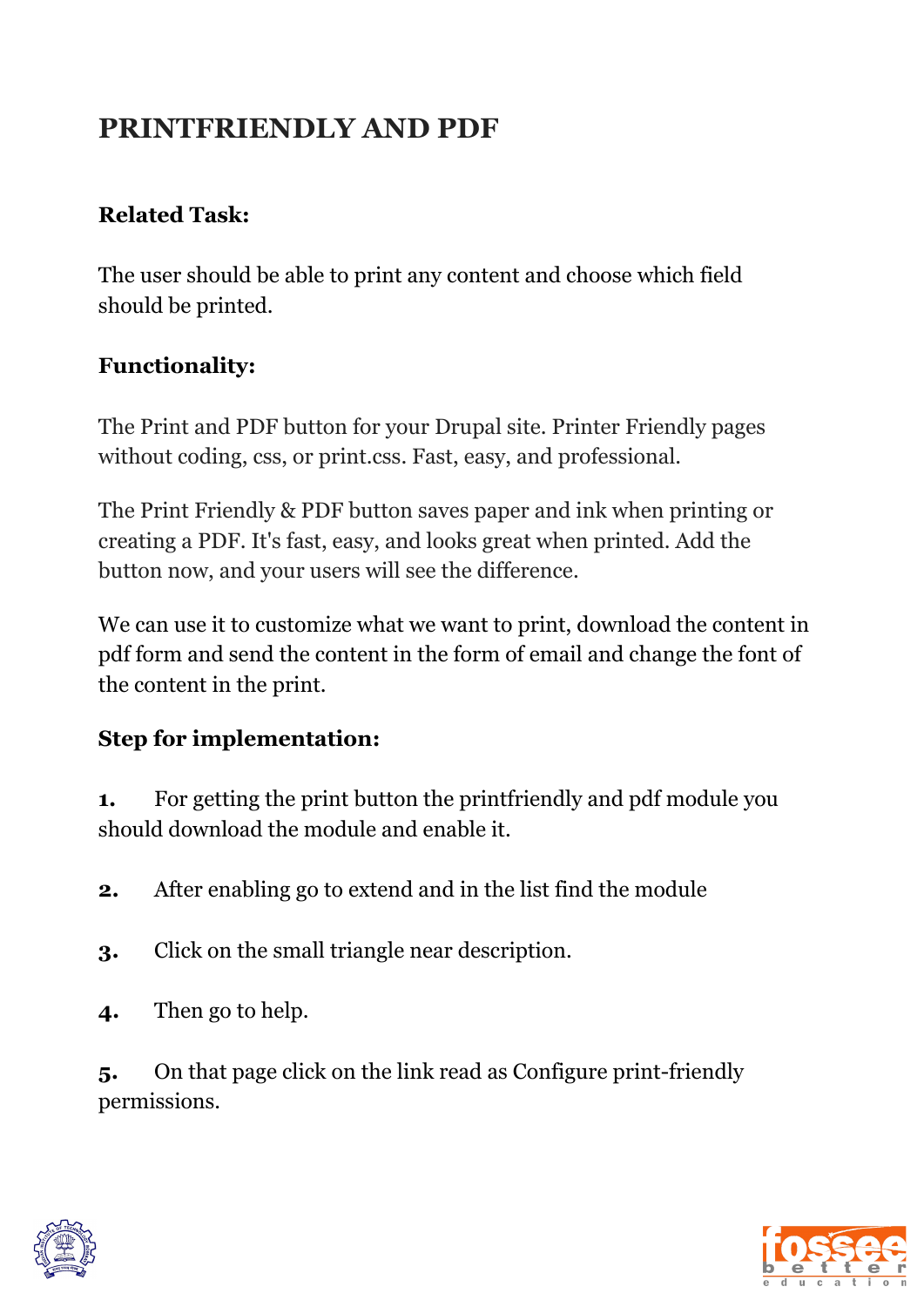**6.** Give permission to access printfriendly to the authenticated user so that they can print using print friendly.

- **7.** Save the configuration and go back to the page for help.
- **8.** Here click on the link read as Printfriendly.
- **9.** It will take you to the configuration of the printfriendly module.
	- **10**. Choose on which of the following content type you want to show which design of button you need in the configuration and save it
	- **11.** If you want the printer to take print of images or not.
	- **12.** Now when you go to any content on which you applied printfriendly a print button would be visible.
	- **13**. When you click on the button a pop up will appear on the screen.
	- **14**. Here you can edit the content to be printed create its pdf and send it as mail to anyone.
	- **15.** The size of the font can also be changed.

# **For printing in a view:**

- **1.** Go to structure and then view.
- **2.** Go to any view's edit option.
- **3.** In the edit go to header and click on add.
- **4.** Then add text area in the header.



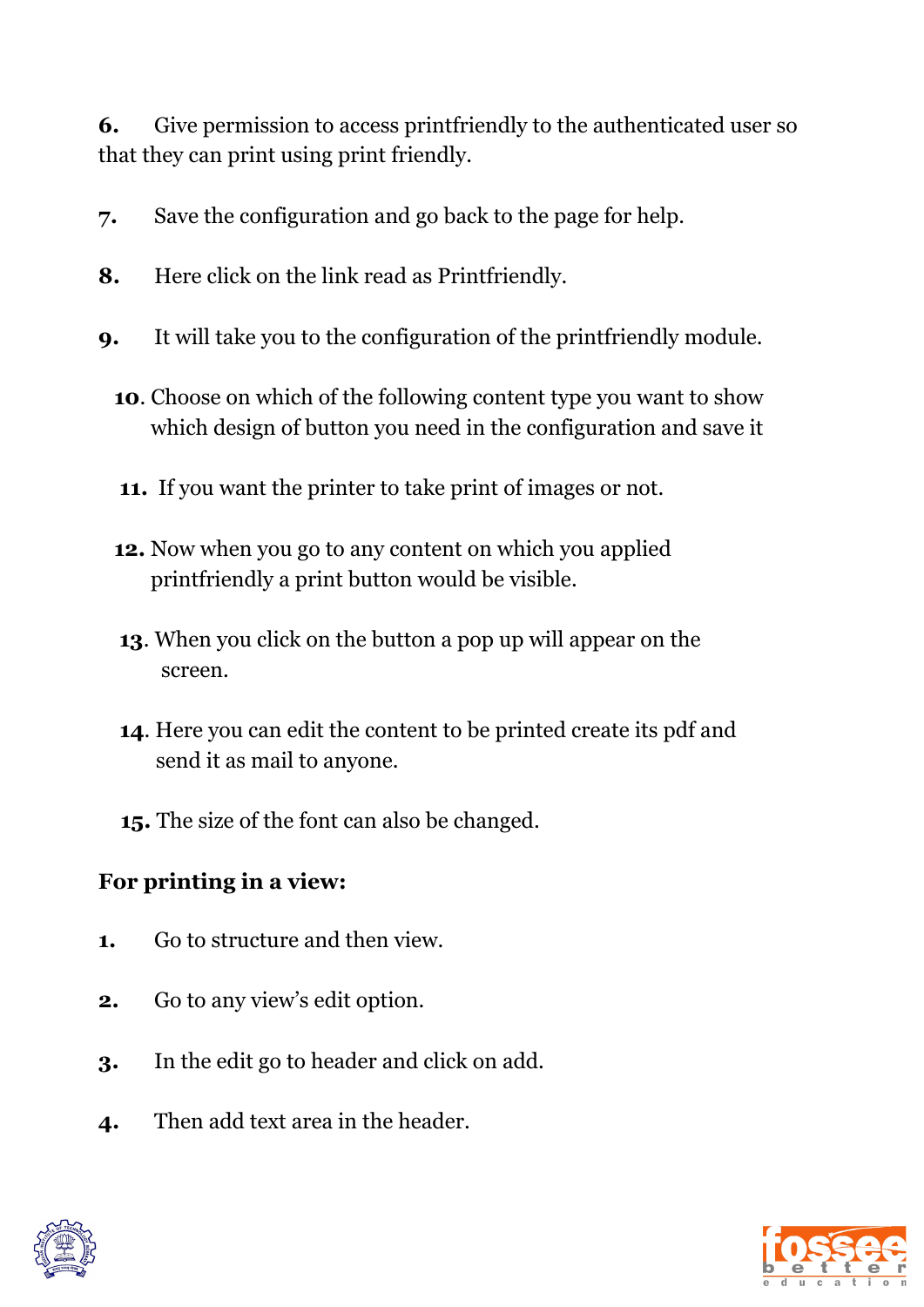**5.** Change text from basic HTML to full HTML.

**6.** Write this code

**<a title="print screen" alt="print screen"**

## **onclick="window.print();" target="\_blank" style="cursor: pointer;"> print button</a>**

in the text area.

**7.** A print button link will be created to print.



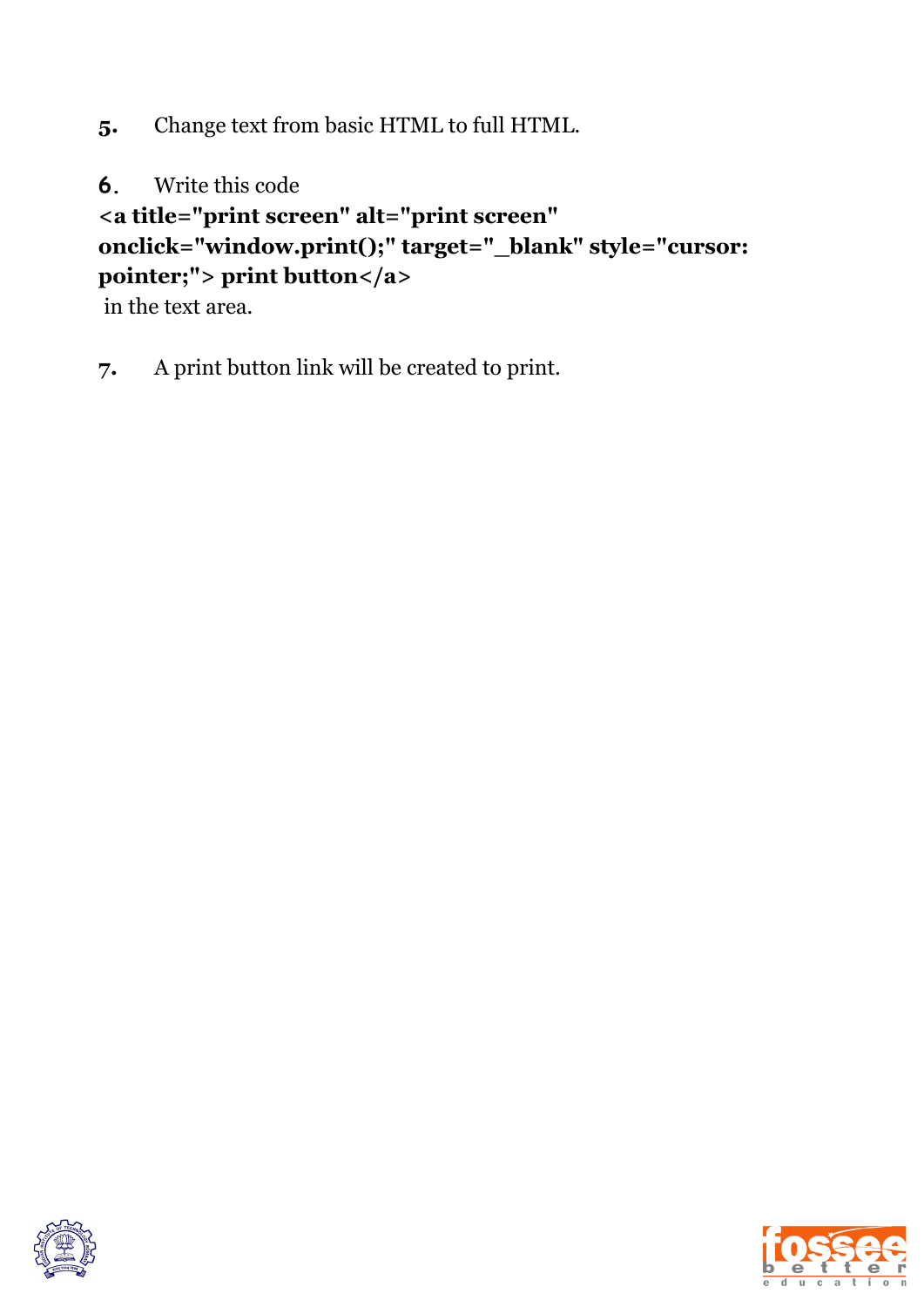# **USER (Available in core)**

# **Related Task:**

To create a user profile.

# **Functionality:**

The user module allows users to register, log in, and log out. Users benefit from being able to sign on because this associates content they create with their account and allows various permissions to be set for their roles.

The user module supports user roles, which can be set up with fine-grained permissions allowing each role to do only what the administrator permits. Each user is assigned one or more roles. By default there are three roles: **anonymous** (a user who has not logged in) and **authenticated** (a user who is registered), and **administrators** (a signed in user who will be assigned site administrator permissions).

Users can use their own name or handle and can fine tune some personal configuration settings through their individual my account page. Registered users need to authenticate by supplying their username and password, or alternately an OpenID login.

A visitor accessing your website is assigned a unique ID, the so-called session ID, which is stored in a cookie. For security's sake, the cookie does not contain personal information but acts as a key to retrieving the information stored on your server.

# **Step for implementation:**

- **1.** User module is needed for the mentioned purpose.
- **2.** Just go to configuration and then to account settings.[**/admin/config/people/accounts**]



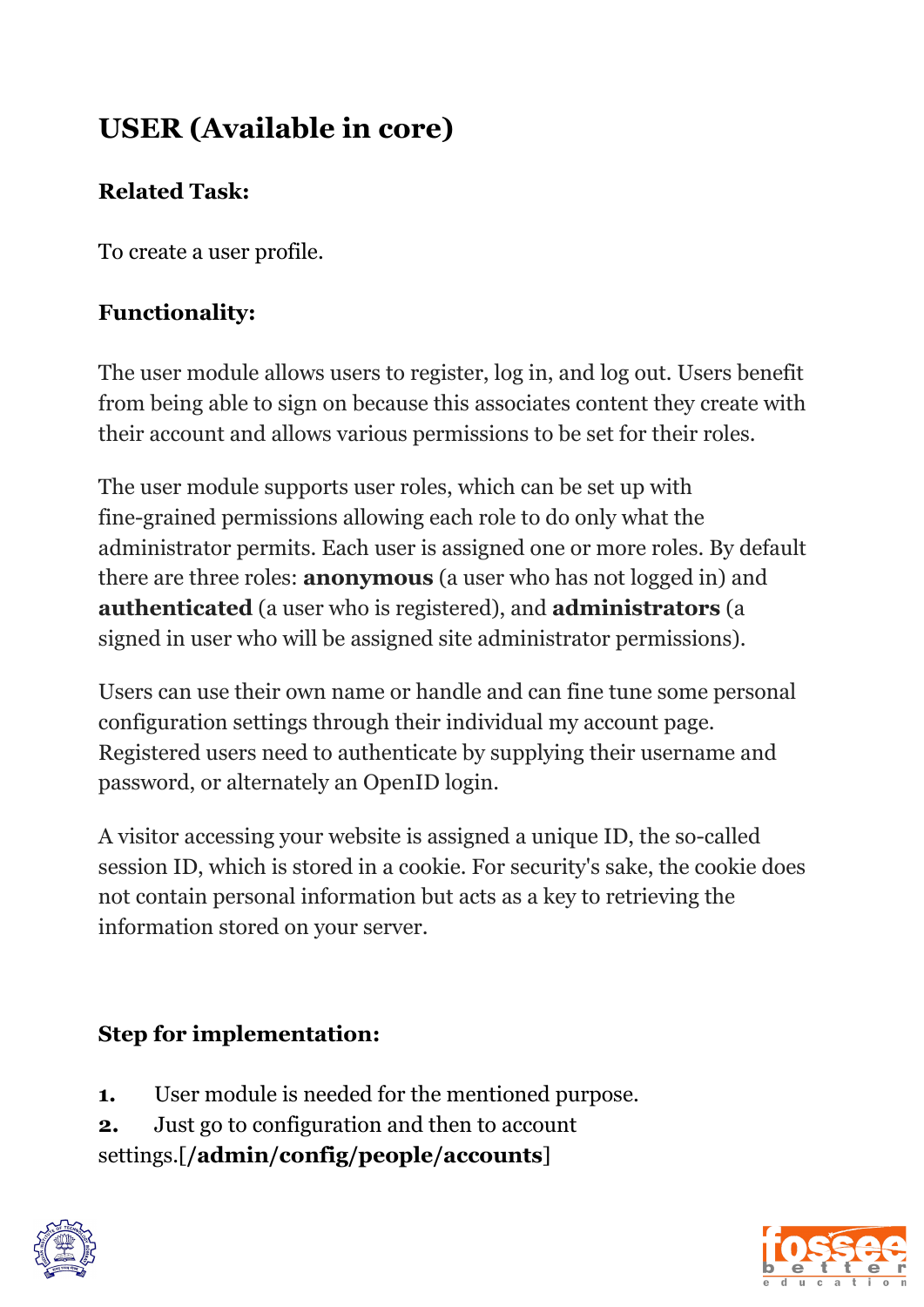- **3.** In here, go to manage fields
- **4.** Add the fields as we add in the content type.
- **5.** Do changes in manage display as you want it to be displayed.
- **6.** Now when you create a new user they will ask for these fields.
- **7.** In the profile also these fields would appear.



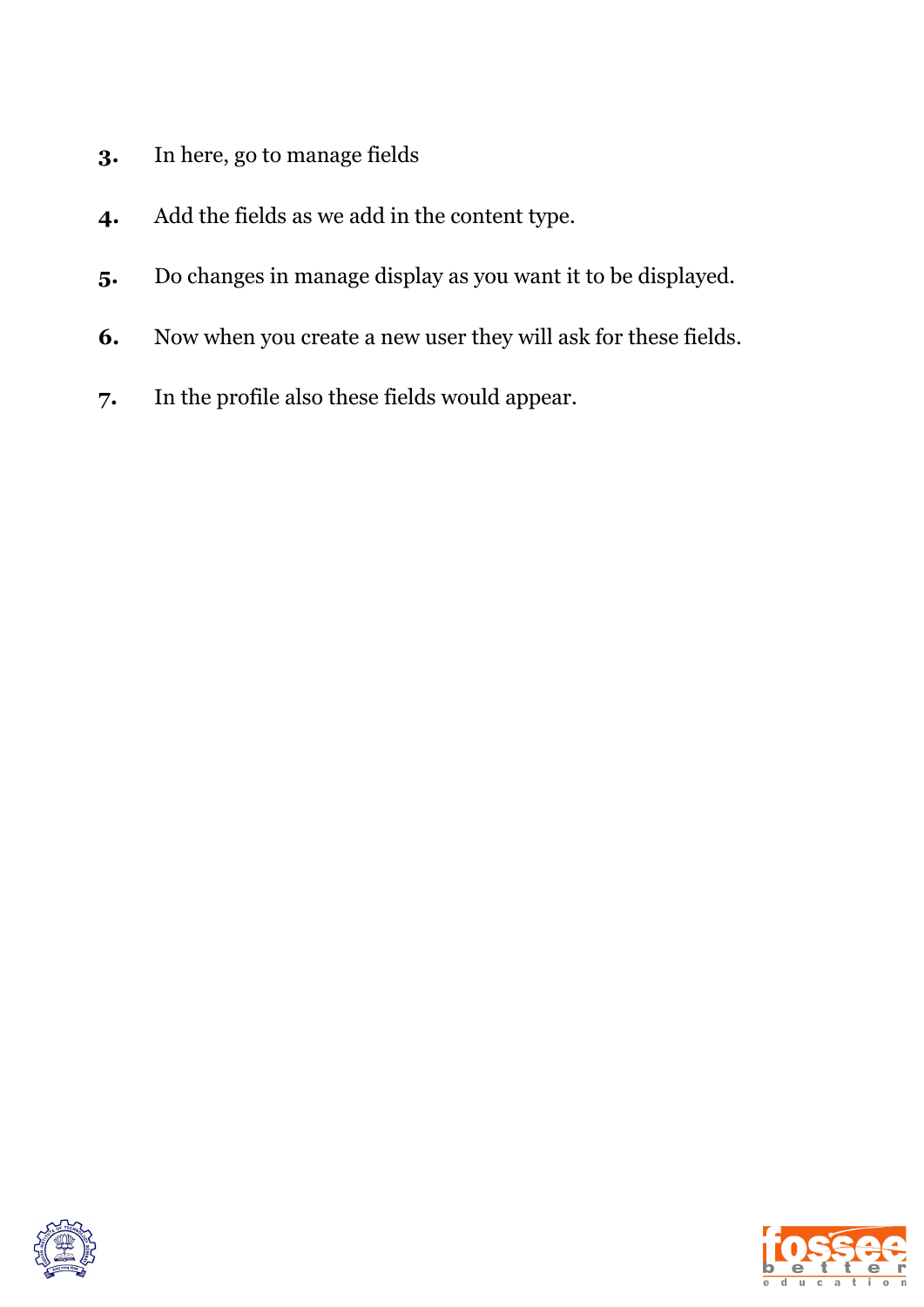# **INDIC SCRIPT**

## **Related Task:**

To add a phonetic keyboard to the site so that we can type in more than one language.

## **Functionality:**

This Module enables IME (Transliteration Input Method) for Indian Languages in Drupal Text Fields and Text Area Fields So that users can create their content in their own Language within Drupal without installing any additional software.

Indic Script module supports Typewriter (TW) as well as Phonetic typing for the following languages.

- Tamil, Tamil Tw, Tamil 99
- Hindi, Hindi Tw, Hindi Remington Tw
- Malayalam, Malayalam Tw
- Bengali, Unijoy, Bengali Tw
- Gujarati, Gujarati Tw
- Kannada, Kannada Tw
- Oriya, Oriya Tw
- Punjab, Punjab Tw
- Telugu, Telugu Tw & Telugu Apple Tw

# **Step for implementation:**

**1.** To get the phonetic keyboard install and enable the Indic Script module.

- **2.** After enabling go to configuration.
- **3.** In configuration go to Indic script.



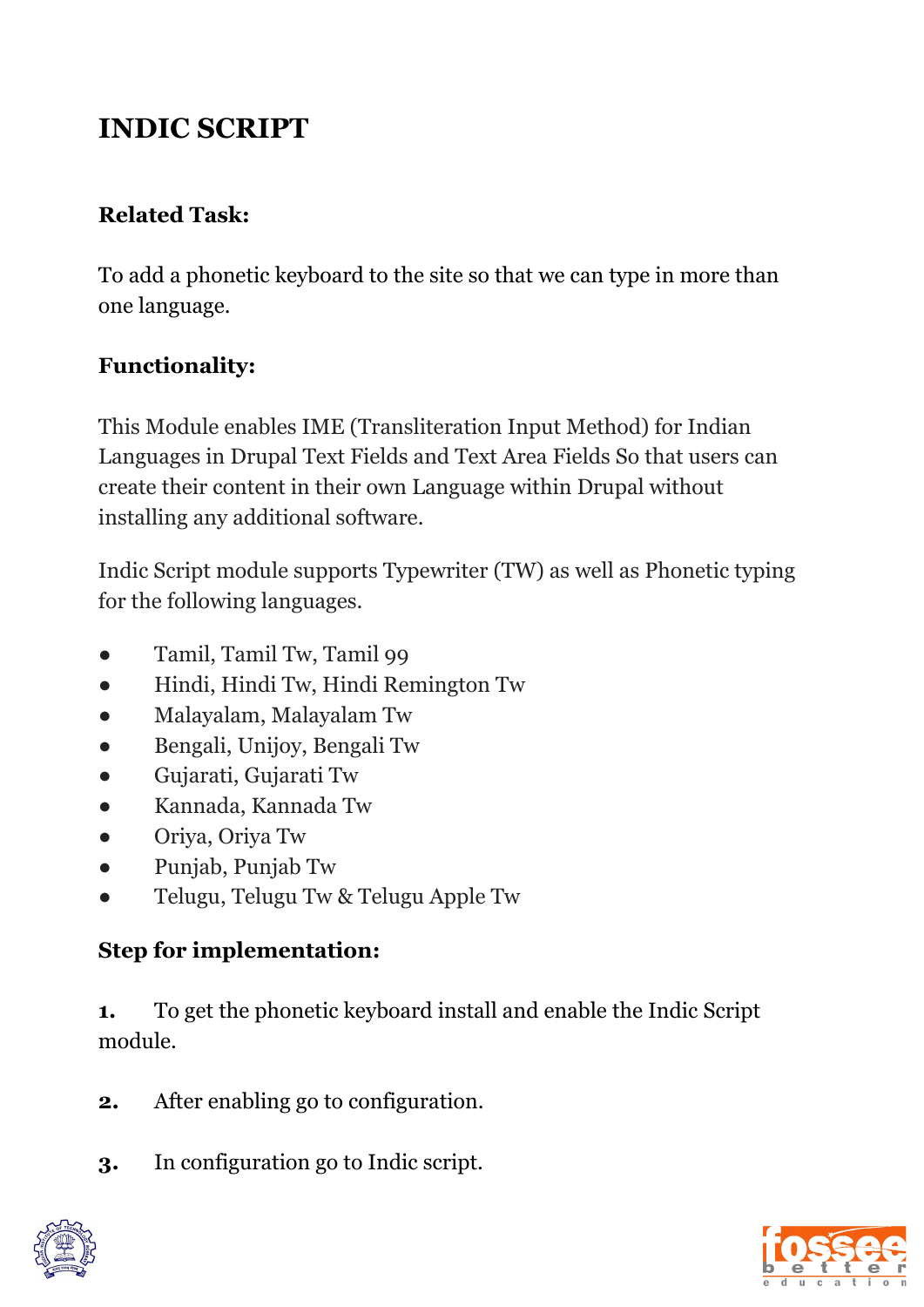- **4.** In Indic script change the configuration.
- **5.** The phonetic keyboard is used when you want



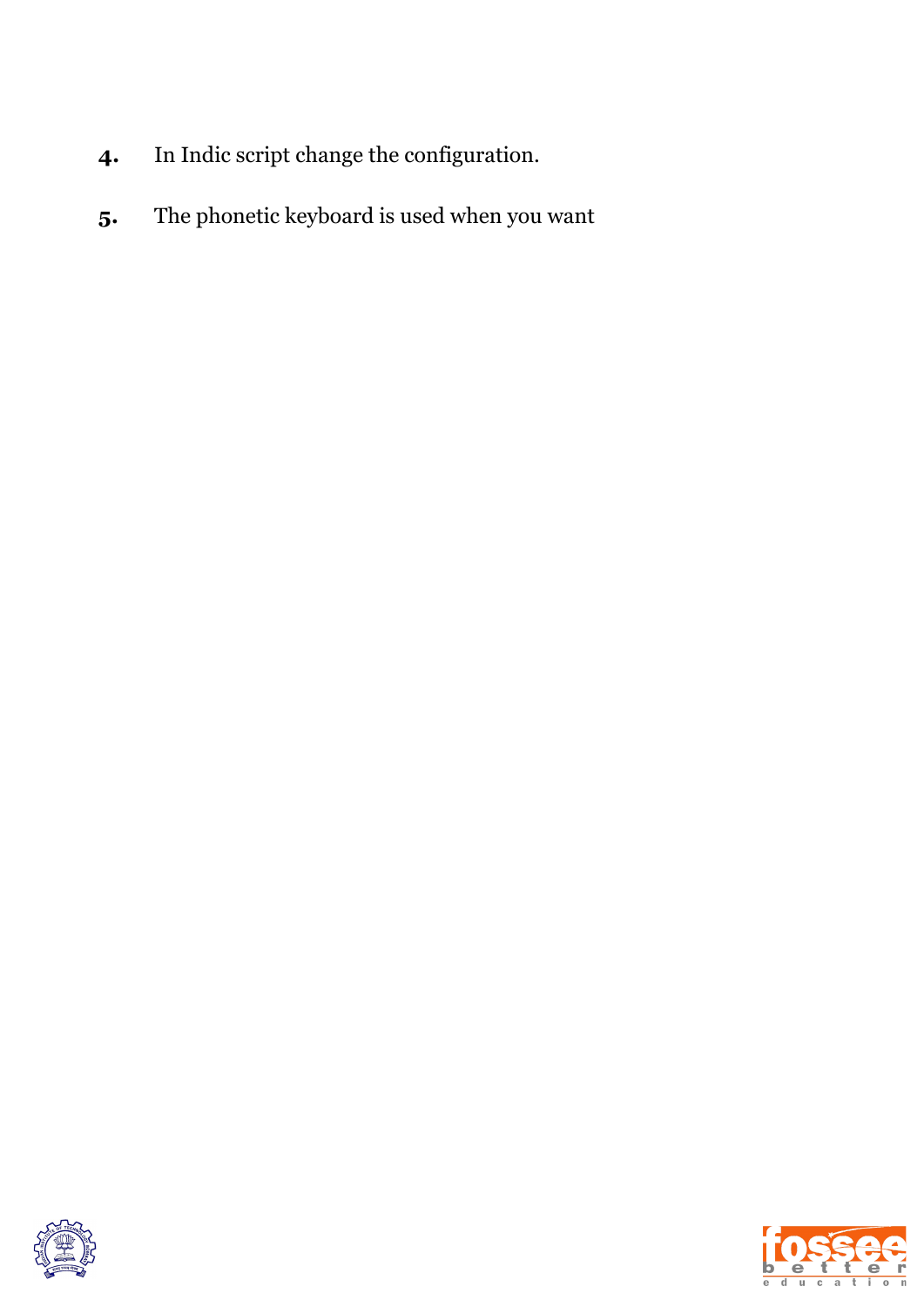# **TAXONOMY**

## **Related Task:**

To get a dynamic count of the number of books in each library.

# **Functionality:**

Taxonomy, a core module, gives your sites use of the organizational keywords known in other systems as categories, tags, or metadata. It allows you to connect, relate and classify your website's content. In Drupal, these terms are gathered within "vocabularies". The Taxonomy module allows you to create, manage and apply those vocabularies.

Drupal 8 has the ability to add taxonomy fields to vocabularies and terms.

Taxonomy is the practice of classifying content. It will come in handy for everything from menu and navigation schemes to view and display options.

Taxonomy can be used in workflow, to customize defined sections of your website with different themes or to display specific content based on taxonomy terms. Although taxonomy can be used in various ways, probably the most important use of taxonomy in Drupal is to relate content.

## **Step for implementation:**

**1.** In Drupal core, there is view already created called as taxonomy term.

**2.** In format change content to fields.

**3.** Then add field Content:Title and hide it from the display.



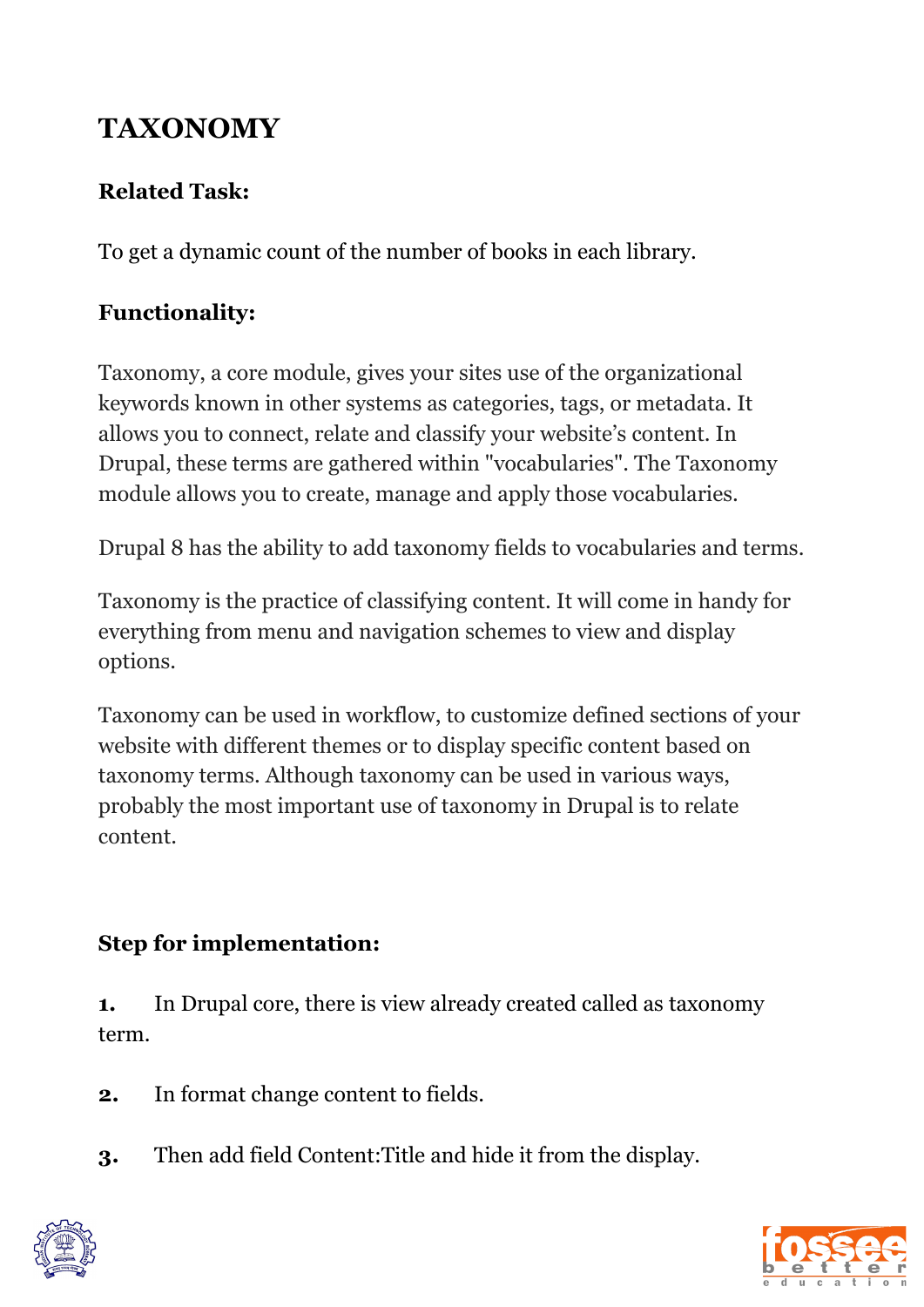- **4.** Add Global: Custom text.
- **5.** Leave the custom text blank.
- **6.** In Advanced Settings go to Relationship
- **7.** Add Content with the term in relationship.
- **8.** Tick the checkbox requires the relationship.
- **9.** In header Add Global: Result Summary.

## **10.** In that add [ **<strong>Total no. of books</strong> @total ]**



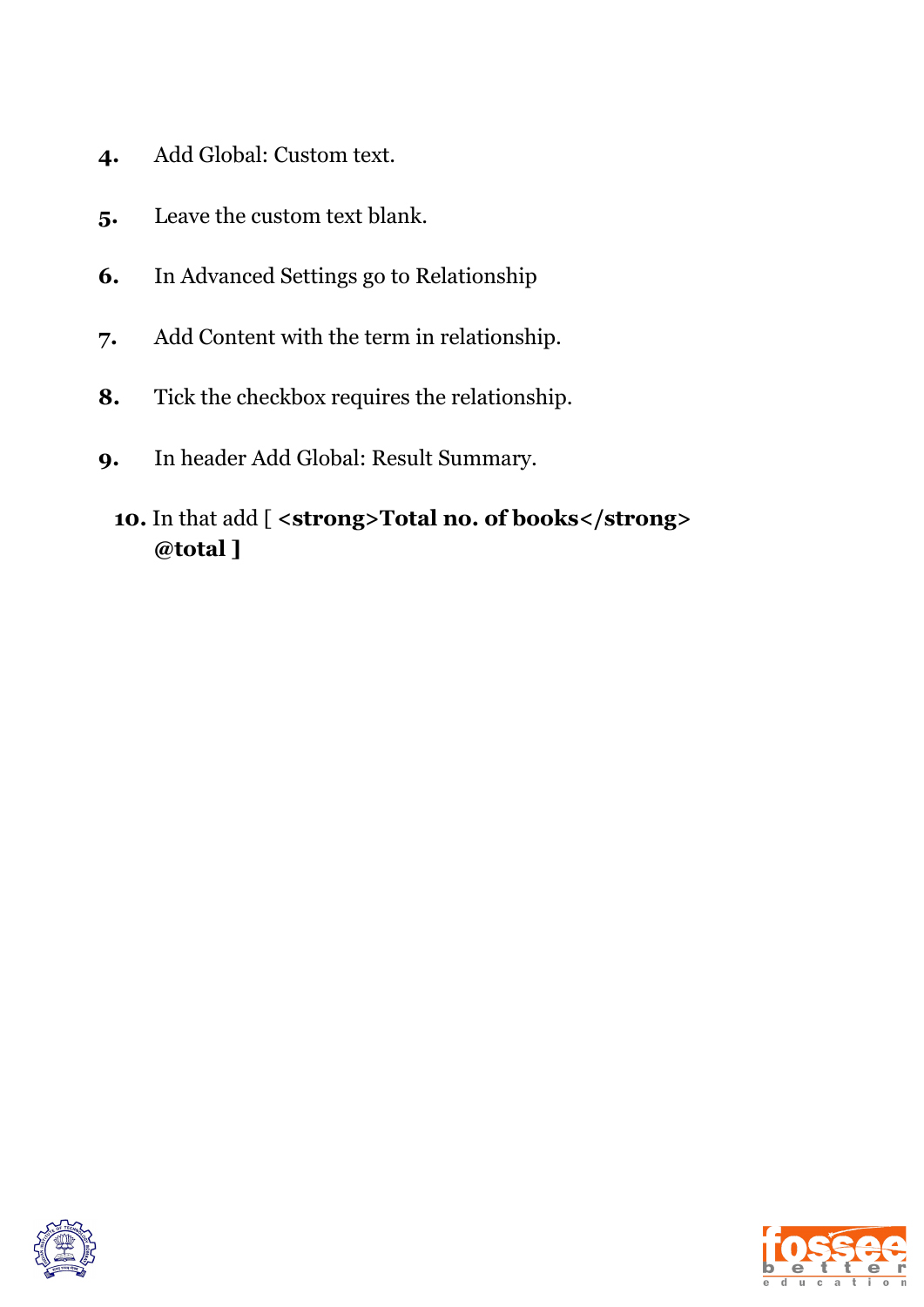# **INTERFACE TRANSLATION**

## **Related Task:**

To change the language of the interface and import the language translation file. **Functionality:**

Interface translation is the module which help the user to buit multilingual site. This module can be used to get translation file for Drupal.It can be used to save the translation override the translations of all the words used in drupal core.

## **Importing Translation File:**

**1.** To translate the site we need to import translation file.

**2.** For importing the translation file we need to go to configuration.

**3.** In the configuration go to user interface translation in regional and language.

**4.** There go to Import.

**5.** Click on the link **Drupal translation server** choose the language which you want from the drop-down.

**6.** When you will open the above-mentioned link the page with the languages and link will open.

**7.** Click on the link of the language you selected in the dropdown.



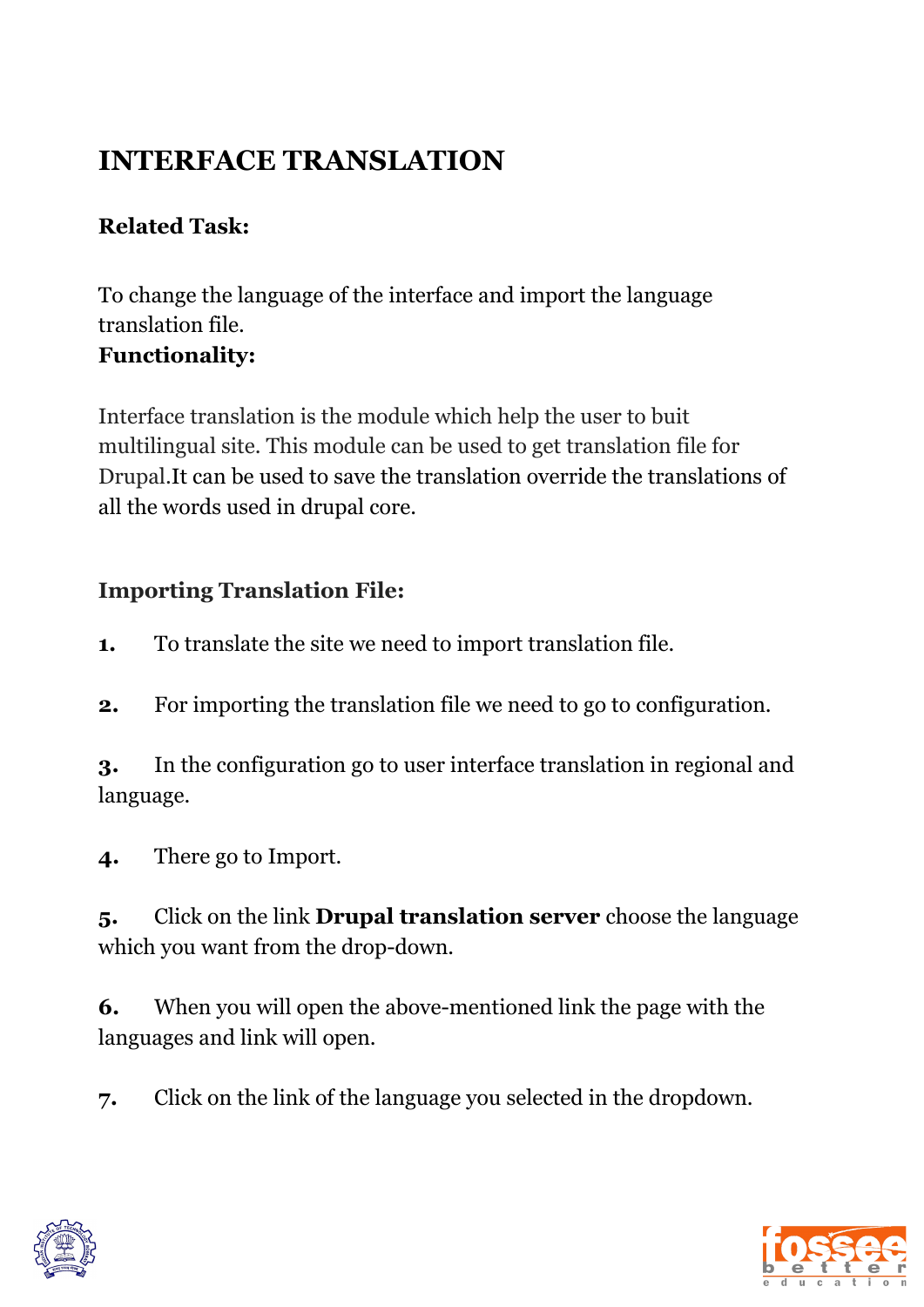**8.** Click on the overview and download the translation file according to your drupal version.

**9.** Then come back to import page choose file to import the translation file you just downloaded.

**10**. Click on all the three checkboxes given below and click **Import**

**12**. Now the translation file will take time to get imported.

**13**. Now the translation file is successfully imported.

# **Step for implementation:**

**1.** Whenever a translation file is installed it does not have all the translation only some percentage of the translation is done.

**2.** To check the percentage of translation in the translation file.

**3.** Go to the configuration in there go to languages in regional and language. (for this you need to install language module)

**4.** In there you can see the name of the language and in front of it the percentage of the translation done by translation file.

**5.** To translate manually we can go to user interface translation in the configuration.

**6.** Choose the language in the drop-down and change the translation accordingly and save the translation.

**7**. Now that translation is implemented.



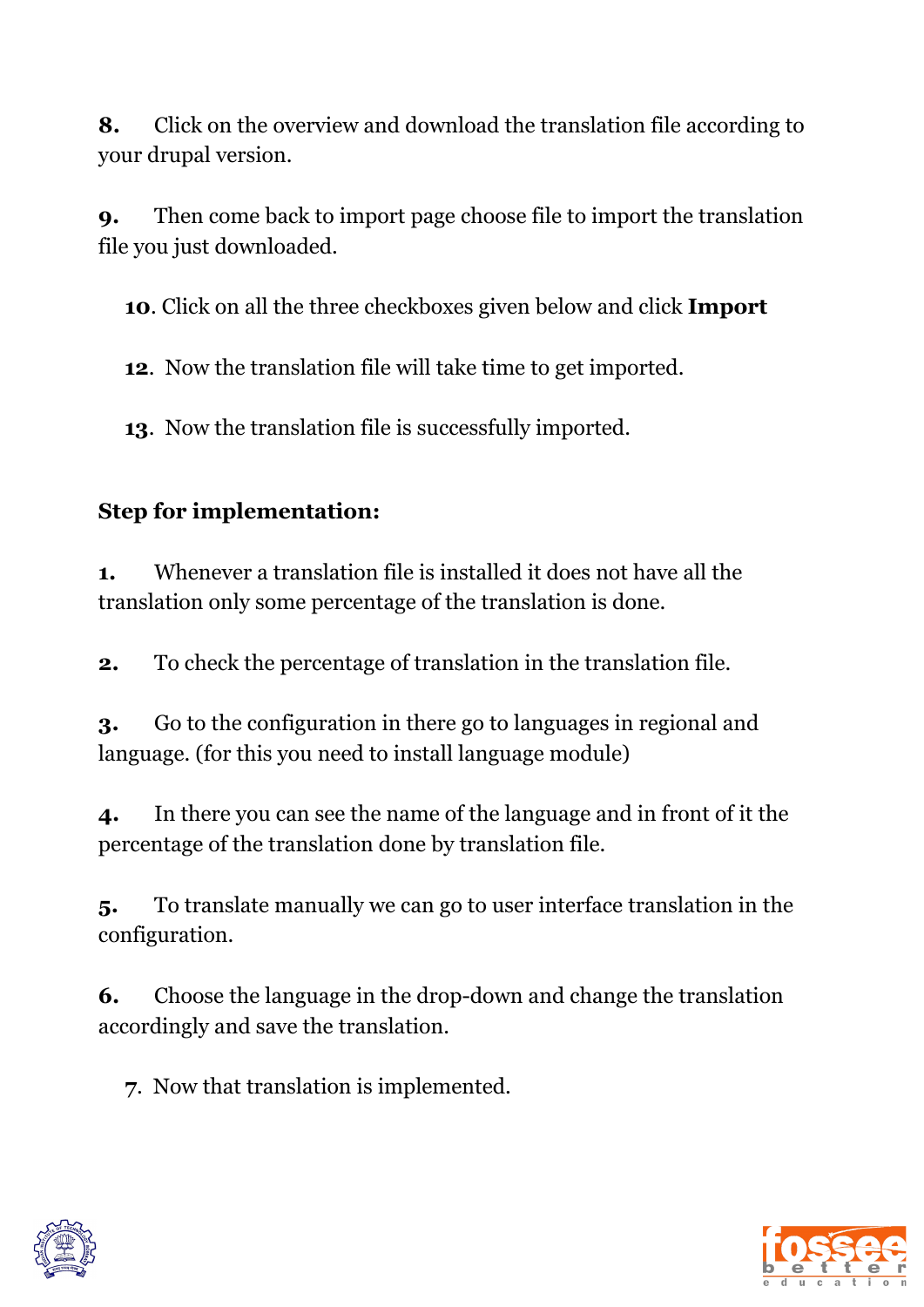# **CONTENT TRANSLATION**

## **Related Task:**

To translate all the content shown in the page.

## **Functionality:**

The Content Translation module allows you to translate content, comments, custom blocks, taxonomy terms, users and other content entities. Together with the modules Language, Configuration Translation, and Interface Translation, it allows you to build multilingual websites. For more information, see the online documentation for the Content Translation module.

## **Step for implementation:**

**1.** For content, translation go to configuration.

**2.** In configuration go to content and translation in regional and language.

**3.** There select the translation you want to do.

**4.** When you tick any of the checkboxes a window is opened below.

**5.** In that, you see which of the following part you want to translate.

**6.** There is default language,u must choose Interface text language selected for page.

**7.** And also tick the checkbox and show language selector on create or edit page.



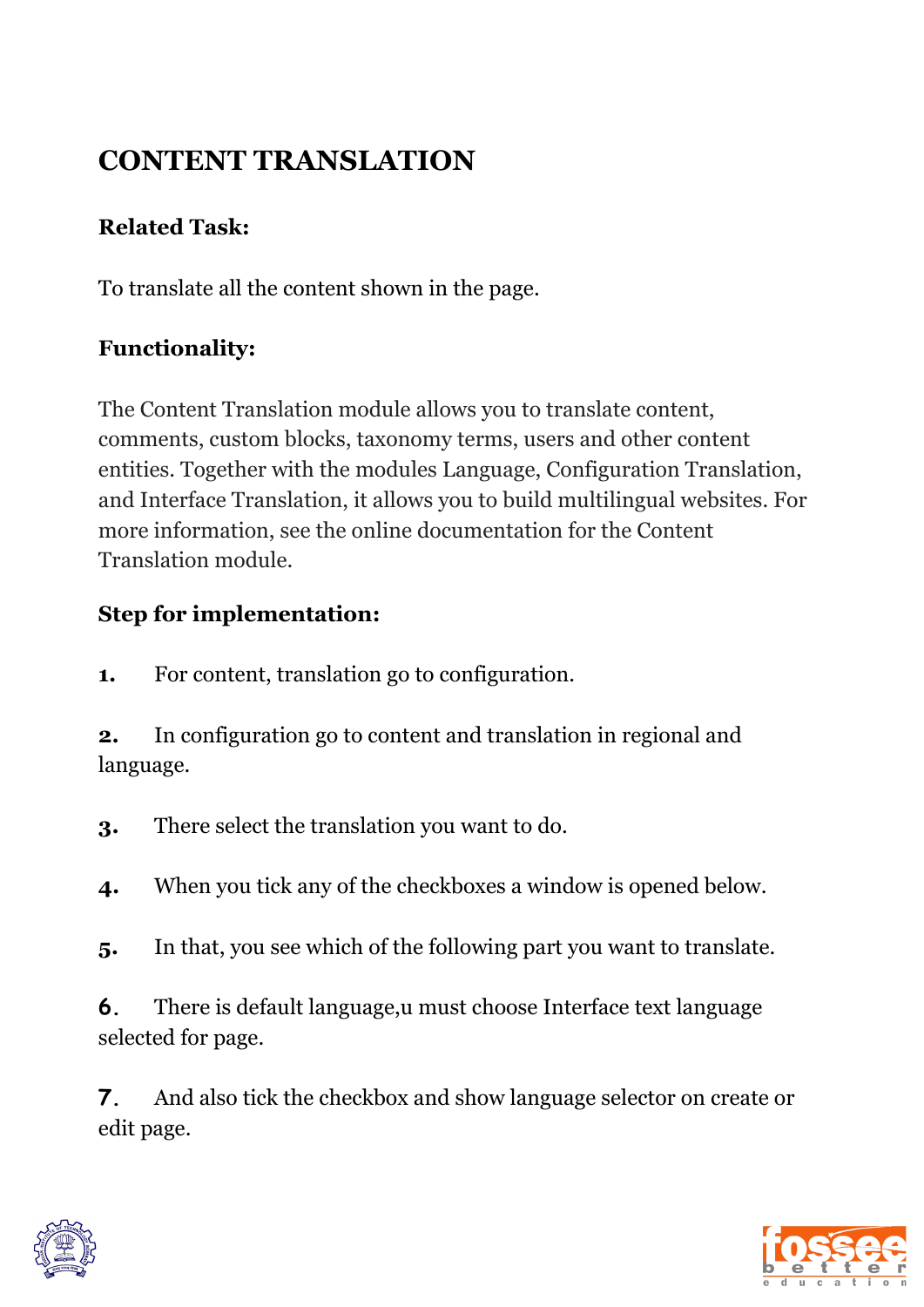## **Translation of main navigation menu item/view**

- **1.** For the following go to views in structure.
- **2.** In that view rather than edit go on translate the view.
- **3.** In that choose the language you want to do the translation in.
- **4.** Here change the title of the view as shown in the figure below.
- **5.** The menu bar will appear in that language.

## **Translation of block**

**1.** It same as the translation of view.

**2.** Go to block layout in the block you want to go to translate rather than configure.

**3.** Here you can translate the block.

## **Translation of Site name**

- **1.** Go to the configuration in there go to interface translation.
- **2.** Choose the language in the dropdown and write welcome and filter.
- **3.** In front of the **Welcome to [site:name]** change it to that language.

**4.** Go to the basic site setting in there go to the translation of site information and In there, select the language and translate site name.



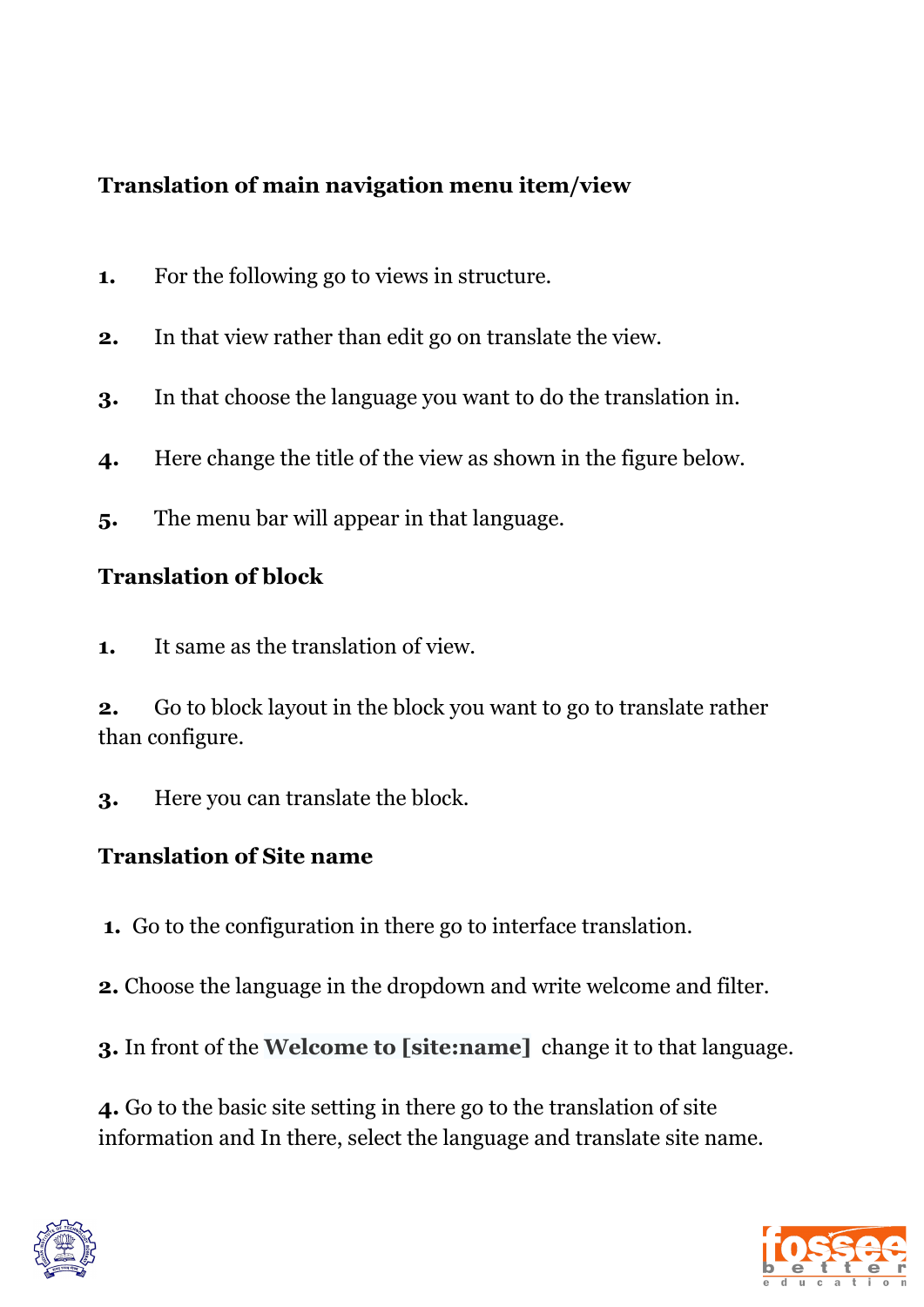### **Translation of content**

**1.** After all the above-mentioned changes when you can translate a particular content.

- **2.** When you go to a particular content instead of edit go-to translation.
- **3.** In there, select the language for translation.
- **4.** Then you would be able to translate the given content.



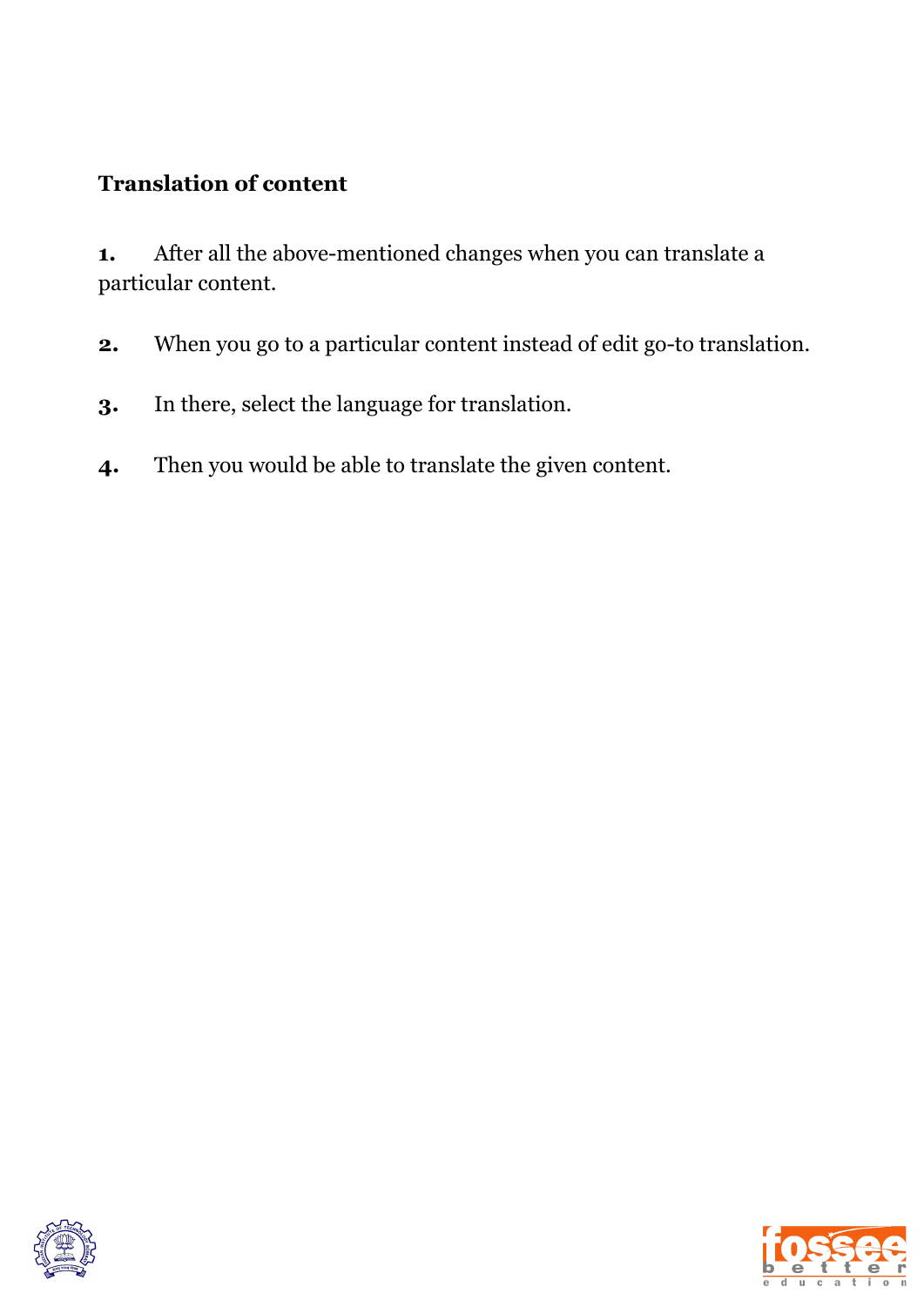# **LANGUAGE SWITCH DROPDOWN**

## **Related Task:**

To translate the language and create a language switch block

## **Functionality:**

Language Switcher Dropdown is a very simple module that exposes a new block, similar to the default Language Switcherblock provided by Locale module.

The new block allows site visitors to switch languages using a drop-down select list instead of using hyperlinks.

## **Step for implementation:**

- **1.** After installing this module enable it.
- **2.** Then go to the block layout in structure.
- **3.** Place the language switcher dropdown in it.
- **4.** For the translation of language go to languages in the configuration.
- **5.** There go to the translation of language.
- **6.** After this language in dropdown would also be translated